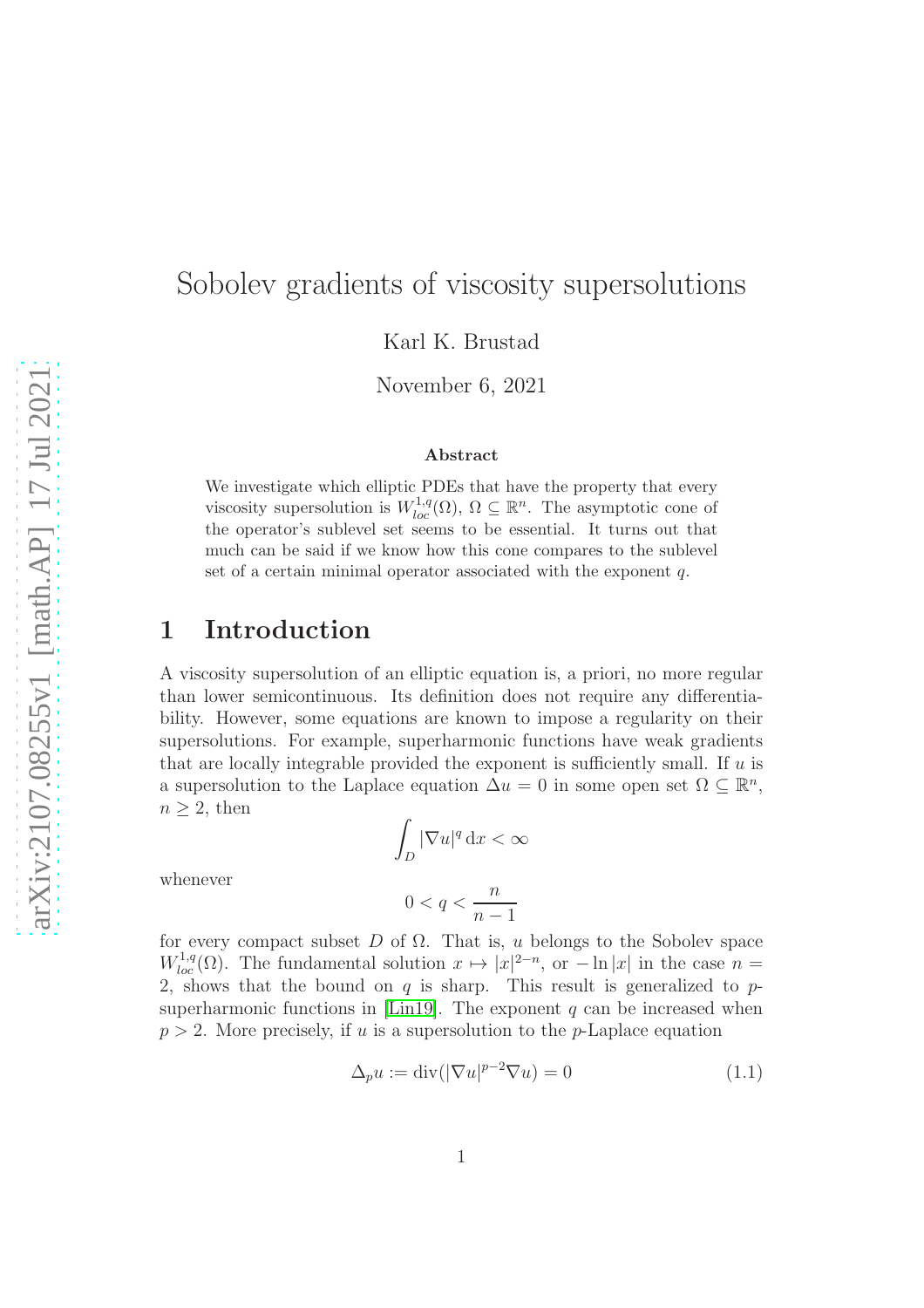for some  $2 \le p \le n$ , then  $u \in W_{loc}^{1,q}(\Omega)$  for every q such that

$$
0 < q < \frac{n}{n-1}(p-1).
$$

Again the bound is sharp, as confirmed by the fundamental solution  $x \mapsto$  $|x|^{\frac{p-n}{p-1}}$  $|x|^{\frac{p-n}{p-1}}$  $|x|^{\frac{p-n}{p-1}}$  – or  $-\ln|x|$  in the case  $p=n$ <sup>1</sup>

One may wonder what it is that characterizes a PDE that has every supersolution in some first order Sobolev space. In this paper we begin the investigation by considering equations that depend only on the second order partial derivatives

$$
\mathcal{H}u := \left[\frac{\partial^2 u}{\partial x_i \partial x_j}\right]_{i,j}.
$$

Given an exponent  $q$ , we ask the following question. For which operators  $F: S(n) \to \mathbb{R}$  is every viscosity supersolution of the equation

$$
F(\mathcal{H}u) = 0 \qquad \text{in } \Omega
$$

in  $W_{loc}^{1,q}(\Omega)$ ? To our knowledge, this particular problem has not been addressed before.

Our theorems are presented in the next Section. Sufficient and necessary conditions are established in Theorem [1](#page-3-0) and Theorem [2,](#page-6-0) respectively. The dominative p-Laplacian

$$
\mathcal{D}_p u := \Delta u + (p-2)\lambda_n(\mathcal{H}u)
$$

will play a prominent role in the characterization. It was introduced in [\[Bru20b\]](#page-19-1) in order to explain a superposition principle in the p-Laplace equation [\(1.1\)](#page-0-0). The key property in that setting was its domination

<span id="page-1-1"></span>
$$
|\nabla u|^{2-p} \Delta_p u \leq \mathcal{D}_p u \tag{1.2}
$$

over the normalized  $p$ -Laplacian. In the present situation, a sort of opposite property will also be of importance. It is shown in Section [3](#page-8-0) that  $\mathcal{D}_p$  is minimal in the class of sublinear elliptic operators that share its fundamental solution [\(3.4\)](#page-10-0). This is a result of independent interest and we consider it as one of the main contributions of this paper. We shall also make use of a tool developed in [\[Bru20a\]](#page-19-2). Some relevant properties of the associated consistent distance operator are proved in Section [4.](#page-14-0)

The definition and the elementary theory of viscosity solutions can be found in [\[CIL92\]](#page-19-3). A function  $u \in C^2(\Omega)$  is a viscosity supersolution if and only if  $F(\mathcal{H}u(x)) \leq 0$  for all  $x \in \Omega$ .

<span id="page-1-0"></span> $\overline{1}$ The viscosity supersolutions of [\(1.1\)](#page-0-0) coincide with the traditional p-superharmonic functions defined by differentiating test functions under the integral sign. See [\[JLM01\]](#page-19-4).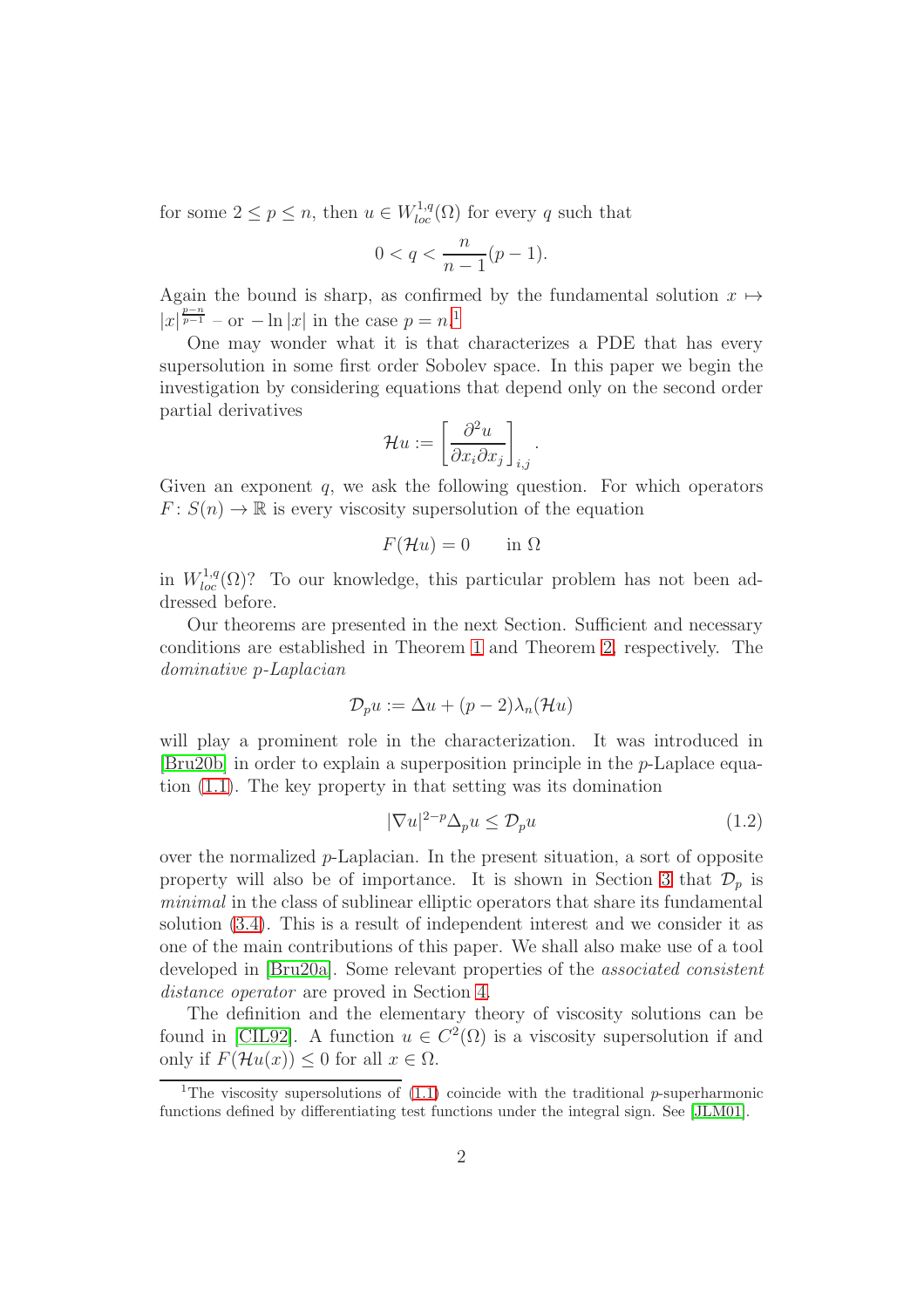#### 2 The main theorems

In order to start the search for operators having only  $W_{loc}^{1,q}$  supersolutions, we make some observations. Firstly, the properties we are looking for must depend only on the sublevel set

$$
\Theta = \Theta(F) := \{ X \in S(n) \mid F(X) \le 0 \}
$$

in the space  $S(n)$  of symmetric  $n \times n$  matrices. Indeed, if two operators have the same sublevel set, then they also share the same set of supersolutions. Secondly, the properties should be invariant under translations of Θ. This is because a function u is a supersolution to  $F(\mathcal{H}u) = 0$  if and only if  $v(x) :=$  $u(x) + \frac{1}{2}x^{\top} X_0 x$  is a supersolution to the equation  $F(\mathcal{H}v - X_0) = 0$ . The sublevel set of  $X \mapsto F(X - X_0)$  is the translation  $\Theta + \{X_0\}$ , and u and v are clearly in the same Sobolev space. Also, a linear transformation of the form

$$
B^{\top} \Theta B := \{ B^{\top} X B \mid X \in \Theta \}
$$

where B is an invertible  $n \times n$  matrix, should not matter: If u is a supersolution to  $F(\mathcal{H}u) = 0$ , define the function  $v(x) := u(Bx)$ . Then  $\mathcal{H}v(x) =$  $B^{\top} \mathcal{H}u(Bx)B$  and v is a supersolution to the equation  $F(B^{-\top} \mathcal{H}vB^{-1}) = 0$ with sublevel set  $B^{\top} \Theta B$ . Again,  $u \in W^{1,q}_{loc}$  if and only if  $v \in W^{1,q}_{loc}$ . Admittedly, we conducted this argument as if  $u$  and  $v$  were twice differentiable, but, as we shall see, the reasoning is sound because we can do the computations on the test functions. Finally, if a supersolution is not smooth, one can suspect that its Hessian matrix has to run off to infinity in some direction in  $\Theta \subseteq S(n)$ . It is perhaps only the shape of  $\Theta$  for large  $||X||$  that is significant for whether a supersolution is in  $W_{loc}^{1,q}$  or not. We use the *asymptotic cone* 

$$
\operatorname{ac}(\Theta) := \left\{ Z \in S(n) \mid \exists t_k \to \infty, \, \exists X_k \in \Theta \text{ with } \lim_{k \to \infty} \frac{X_k}{t_k} = Z \right\}
$$

to capture the behavior of  $\Theta$  at infinity.

The dominative p-Laplacian  $\mathcal{D}_p$ :  $C^2(\Omega) \to C(\Omega)$  can be written as  $\mathcal{D}_p u(x) =$  $F_p(\mathcal{H}u(x))$  where  $F_p: S(n) \to \mathbb{R}$  is given by  $F_p(X) = \text{tr } X + (p-2)\lambda_n(X)$ . For computational convenience we shall in this paper multiply the operator with a practical, but otherwise insignificant, scaling constant. We define

$$
F_p(X) := \frac{1}{n+p-2} \Big( \operatorname{tr} X + (p-2)\lambda_n(X) \Big) \quad \text{for } 2 \le p < \infty, \text{ and}
$$
  

$$
F_{\infty}(X) := \lambda_n(X), \qquad \text{the largest eigenvalue of } X.
$$

The normalization makes

$$
F_p(X + mI) = F_p(X) + m
$$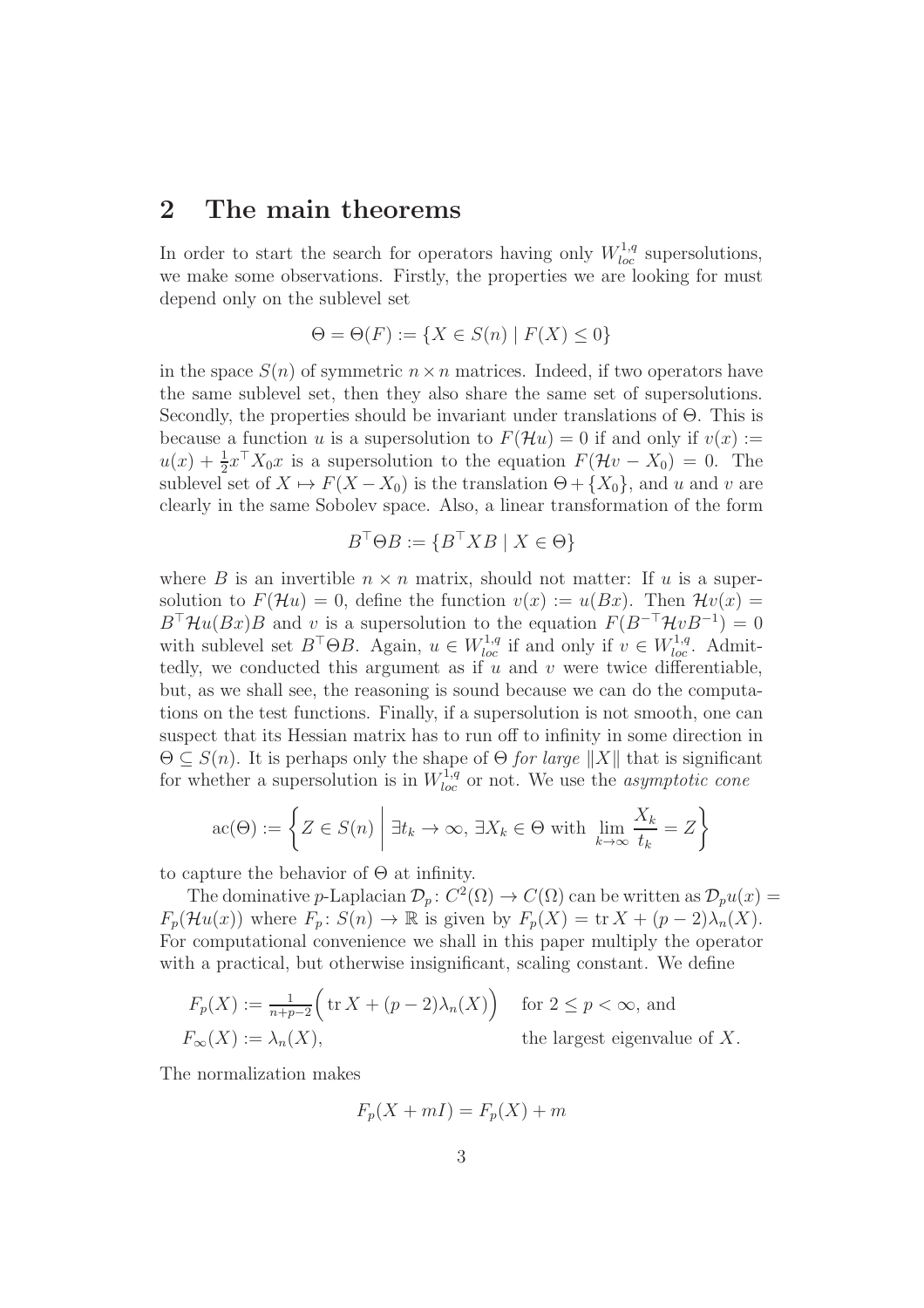for all  $p \in [2, \infty]$ ,  $X \in S(n)$ , and  $m \in \mathbb{R}$ . We let

$$
\Theta_p := \Theta(F_p) = \{ X \in S(n) \mid F_p(X) \le 0 \}
$$

denote the sublevel set of  $F_p$ . It can be verified that  $\Theta_p$  is a closed convex cone in  $S(n)$ . At  $p = \infty$ ,

$$
\Theta_{\infty} = \{ X \in S(n) \mid \lambda_n(X) \le 0 \} = \{ X \in S(n) \mid X \le 0 \}
$$

is the set  $S_-(n)$  of negative semidefinite matrices. When p decreases, the cone  $\Theta_p$  gradually opens, and eventually flattens out to the half-space

$$
\Theta_2 = \{ X \in S(n) \mid \text{tr } X \le 0 \} = \{ X \in S(n) \mid \langle I, X \rangle \le 0 \}.
$$

See Figure [1a.](#page-4-0) For  $2 \le p' < p \le \infty$ , one can check that

<span id="page-3-4"></span>
$$
\Theta_{\infty} \subseteq \Theta_p \subseteq \Theta_{p'} \subseteq \Theta_2 \quad \text{and} \quad \partial \Theta_p \cap \partial \Theta_{p'} = \{0\}. \quad (2.1)
$$

As an immediate consequence of [\(1.2\)](#page-1-1), a function  $u: \Omega \to (-\infty, \infty]$  is psuperharmonic whenever it is dominative  $p$ -superharmonic ([\[Bru20b\]](#page-19-1)). Thus, if we can find an invertible B and an  $X_0 \in S(n)$  such that

<span id="page-3-1"></span>
$$
B^{\top} \Theta B - \{X_0\} \subseteq \Theta_p \tag{2.2}
$$

for some  $2 \le p \le n$ , then every supersolution u of  $F(\mathcal{H}u) = 0$  is, by a change of variables and by subtracting a quadratic, p-superharmonic. We conclude that  $u \in W^{1,q}_{loc}(\Omega)$  for every  $0 < q < \frac{n}{n-1}(p-1)$  by Theorem 5.18 in [\[Lin19\]](#page-19-0). We shall show that

<span id="page-3-2"></span>
$$
ac(B^{\top}\Theta B) \subseteq \Theta_p \tag{2.3}
$$

is a strictly weaker condition than [\(2.2\)](#page-3-1), but still sufficient in order to ensure  $u \in W^{1,q}_{loc}(\Omega)$  in the case  $2 < p \leq n$ .

We find it rather interesting that  $(2.3)$  turns out to also be *necessary* under some common assumptions on F.

<span id="page-3-0"></span>**Theorem 1** (Sufficient condition). Let  $p \in (2, n]$ ,  $\Omega \subseteq \mathbb{R}^n$  be open, and let  $\Theta \subseteq S(n)$  be the sublevel set of an operator  $F: S(n) \to \overline{\mathbb{R}}^2$  $F: S(n) \to \overline{\mathbb{R}}^2$ .

If there is an invertible  $n \times n$  matrix B such that

$$
\mathrm{ac}(B^\top \Theta B) \subseteq \Theta_p
$$

then every viscosity supersolution of

$$
F(\mathcal{H}u) = 0 \qquad in \ \Omega
$$

is  $W^{1,q}_{loc}(\Omega)$  for all q such that

$$
0 < q < \frac{n}{n-1}(p-1).
$$

<span id="page-3-3"></span><sup>&</sup>lt;sup>2</sup> $\Theta$  is well-defined even if F takes values in the extended real line  $\overline{\mathbb{R}} := \mathbb{R} \cup \{\pm \infty\}.$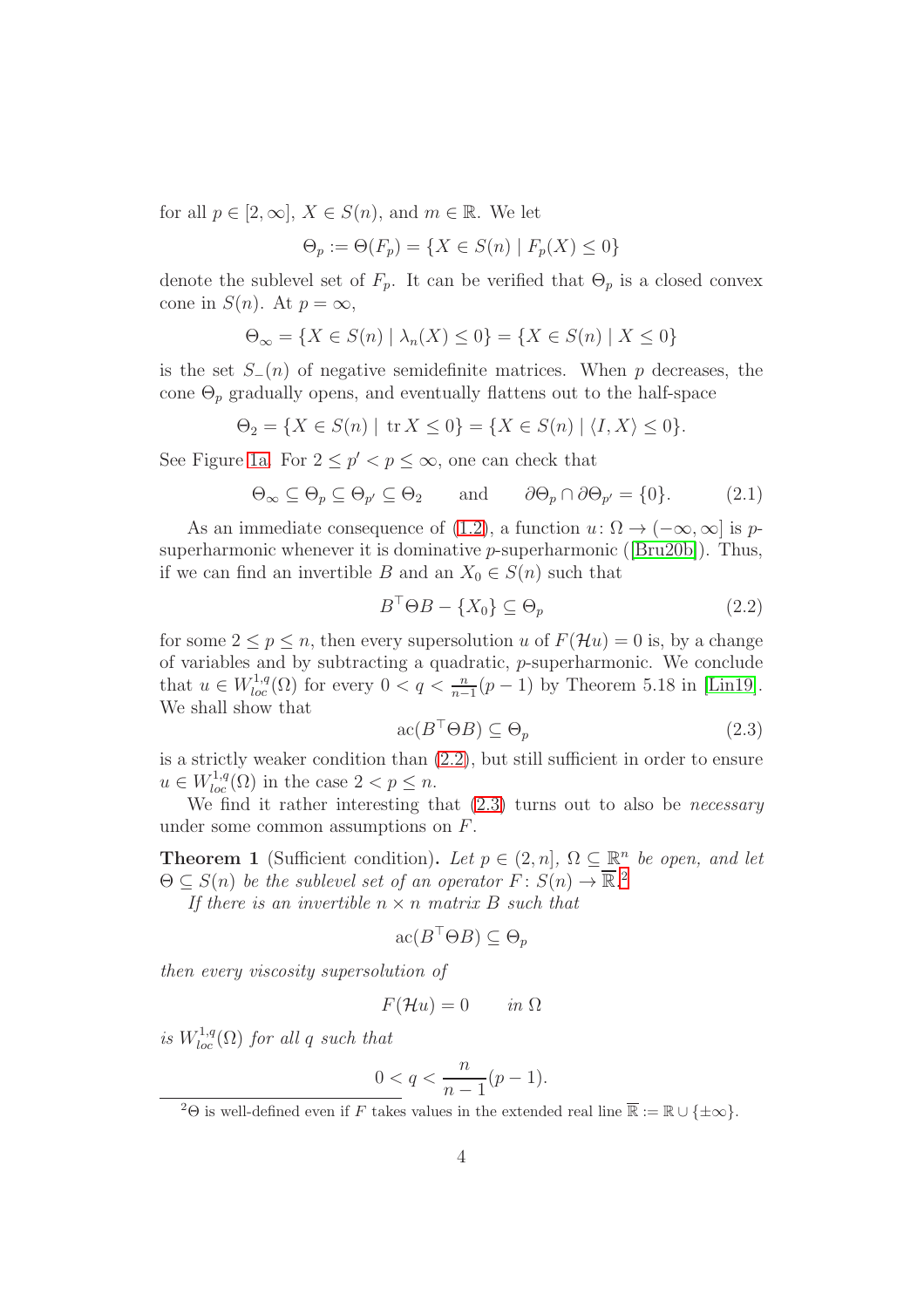When  $p = 2$  the condition [\(2.3\)](#page-3-2) is necessary (under our assumptions), but our method of proof for sufficiency does no longer work. In this case we have to assume  $(2.2)$ , which can be rephrased as  $\Theta$  being confined to an affine half-space with positive definite outer normal.

<span id="page-4-3"></span>**Proposition 2.1** (Sufficient condition.  $p = 2$ ). If there is a  $m \in \mathbb{R}$  and a positive definite  $n \times n$  matrix A such that

<span id="page-4-2"></span>
$$
\Theta \subseteq \{ X \in S(n) \mid \langle X, A \rangle \le m \},\tag{2.4}
$$

<span id="page-4-0"></span>then every viscosity supersolution of  $F(\mathcal{H}u) = 0$  is  $W^{1,q}_{loc}$  for all  $0 < q < \frac{n}{n-1}$ .



Figure 1: (a): Sublevel sets of the dominative p-Laplacian in a simplified model of  $S(n)$ . (b): The sublevel set  $\Theta$  of equation [\(2.5\)](#page-4-1) together with its asymptotic cone  $\mathrm{ac}(\Theta) = \Theta_2$ .

The condition [\(2.4\)](#page-4-2) is probably not necessary as indicated by the following example. Consider the equation

<span id="page-4-1"></span>
$$
\lambda_1(\mathcal{H}u) + \lambda_2(\mathcal{H}u) - 2\sqrt{1 + \lambda_2(\mathcal{H}u)} + 2 = 0 \tag{2.5}
$$

in the unit ball  $B_1$  in  $\mathbb{R}^2$ . One can check that radial solutions  $w(x) = U(|x|)$ with  $U(0) = +\infty$  are on the form  $w(x) = -\frac{1}{2}$  $\frac{1}{2}|x|^2+2c|x|-c^2\ln|x|, c\geq 1$ , and are thus  $W^{1,q}_{loc}(B_1)$  for all  $q < n/(n-1) = 2$ . However, [\(2.4\)](#page-4-2) does not hold since the trace of the Hessian matrix of w is not bounded above as  $x \to 0$ . Nevertheless,  $ac(\Theta) \subseteq \Theta_2$ , because if  $X_k \in \Theta$  and  $t_k \to \infty$  are sequences such that  $X_k/t_k \to Z \in \operatorname{ac}(\Theta)$ , then  $t_k$  must be comparable to  $\lambda_n(X_k)$  for large k and

$$
\operatorname{tr} Z = \lim_{k \to \infty} \frac{\operatorname{tr} X_k}{t_k} \le \lim_{k \to \infty} \frac{2\sqrt{1 + \lambda_n(X_k)} - 2}{t_k} = 0.
$$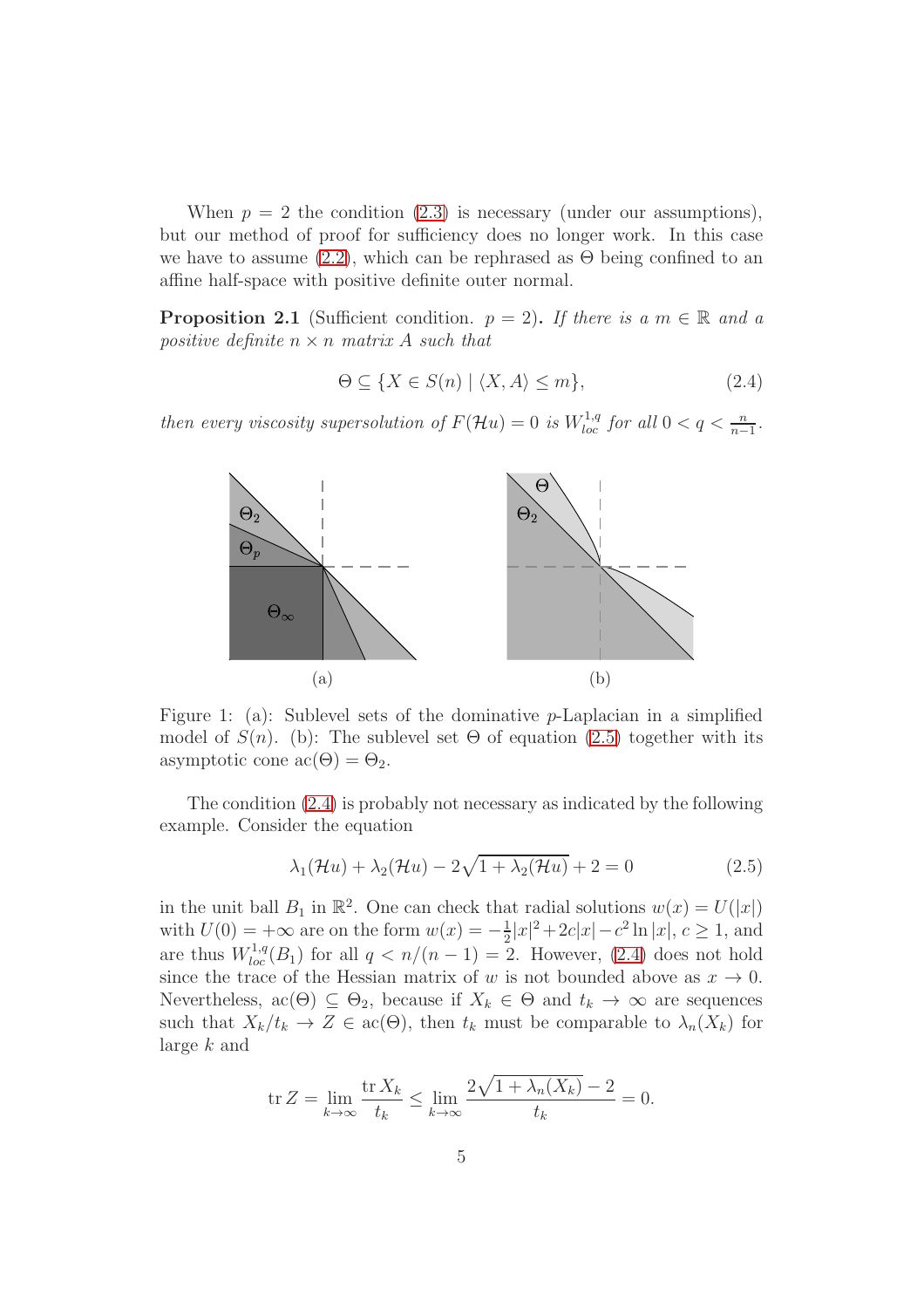We conjecture that Theorem [1](#page-3-0) is valid also for  $p = 2$ .

In order to state the necessary conditions, we establish some terminology. An operator  $F: S(n) \to \overline{\mathbb{R}}$  is said to be *rotationally invariant* (also called spectrally defined) if it only depends on the eigenvalues of the argument. This is equivalent to

$$
F(X) = F(Q^{\top} X Q) \quad \text{for all } X \in S(n) \text{ and all } Q \in O(n),
$$

where  $O(n)$  is the set of  $n \times n$  orthogonal matrices. The Laplacian, the dominative  $p$ -Laplacian, the Pucci operators, and Monge-Amprère operators are typical examples from this class. Linear operators  $F(X) = \text{tr}(AX)$  are counterexamples provided A is not a scaling of the identity matrix. However, if  $A$  is positive definite, then  $F$  can be *made* rotationally invariant by a linear change of variables. Indeed,  $X \mapsto F(\sqrt{A}^{-1}X\sqrt{A}^{-1})$  is the Laplacian.

**Definition 2.1.** An operator  $F: S(n) \to \overline{\mathbb{R}}$  is essentially rotationally invariant if there is an invertible matrix B such that

$$
X\mapsto F(BXB^\top)
$$

is rotationally invariant.

An operator is elliptic if

<span id="page-5-0"></span>
$$
X \le Y \qquad \text{implies} \qquad F(X) \le F(Y). \tag{2.6}
$$

As always,  $X \leq Y$  is the standard partial ordering in  $S(n)$  and means  $X-Y \in$  $S_-(n)$ . Ellipticity ensures that the sublevel set  $\Theta$  of F is a (negative) elliptic set. That is,

$$
X \le Y \text{ and } Y \in \Theta \qquad \text{implies} \qquad X \in \Theta.
$$

An equivalent statement can be made i terms of Minkovski addition,

$$
\Theta + S_{-}(n) = \Theta.
$$

In terms of the model of  $S(n)$  used in Figure [1,](#page-4-0) the boundary of an elliptic set will appear as the graph of a nonincreasing function. Next, if  $F$  is rotationally invariant, then  $\Theta$  is a *rotationally invariant set*:

$$
\Theta = \operatorname{rot} \Theta := \{ Q^\top X Q \mid X \in \Theta, \, Q \in O(n) \}.
$$

Similarly, if F is essentially rotationally invariant, then  $\Theta$  is essentially rotationally invariant, meaning that there is an invertible B so that  $B^{\top} \Theta B$  is a rotationally invariant set. Finally,  $\Theta$  is convex whenever F is convex, but also, for example, if  $F$  is merely quasiconvex.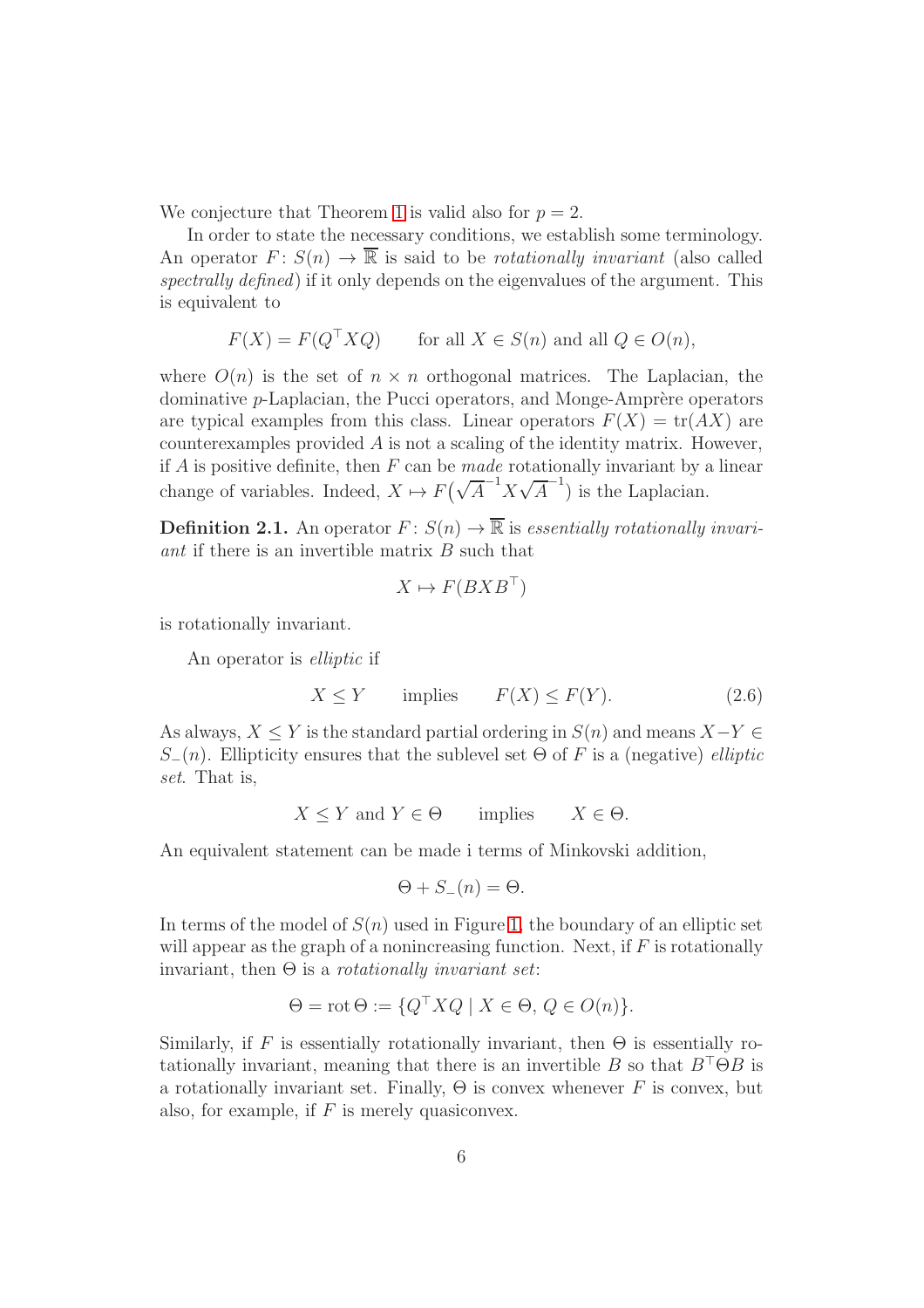<span id="page-6-0"></span>**Theorem 2** (Necessary condition). Let  $p \in [2, \infty]$ ,  $\Omega \subseteq \mathbb{R}^n$  be open, and assume that  $\Theta = \Theta(F) \subseteq S(n)$  is an elliptic, essentially rotationally invariant, and convex sublevel set of an operator  $F: S(n) \to \overline{\mathbb{R}}$ .

If every viscosity supersolution of

$$
F(\mathcal{H}u) = 0 \qquad in \ \Omega
$$

is  $W^{1,q}_{loc}(\Omega)$  for all q with

$$
0
$$

then there is an invertible  $n \times n$  matrix B such that

<span id="page-6-2"></span>
$$
\operatorname{ac}(B^\top \Theta B) \subseteq \Theta_p. \tag{2.7}
$$

The proofs of Theorem [1](#page-3-0) and Proposition [2.1](#page-4-3) follow below. The proof of Theorem [2](#page-6-0) is postponed until Section [4.](#page-14-0)

*Proof of Theorem [1.](#page-3-0)* Let  $2 < p \leq n$ . The associated convex body to the dominative p-Laplacian is the set

$$
\mathcal{K}_p := \left\{ A \in S(n) \mid \frac{1}{n+p-2} I \le A \le \frac{p-1}{n+p-2} I, \, \text{tr } A = 1 \right\}.
$$

See Section [3.](#page-8-0) It is the unique convex and compact subset of  $S(n)$  such that  $F_p$  is the support function of  $\mathcal{K}_p$ . That is,

$$
F_p(X) = \max_{A \in \mathcal{K}_p} \langle A, X \rangle.
$$

Introduce the short-hand

$$
\Theta^B := B^\top \Theta B
$$

and suppose

$$
\mathrm{ac}(\Theta^B) \subseteq \Theta_p
$$

for some invertible matrix B. Let  $0 < q < \frac{n}{n-1}(p-1)$ , and choose  $p' \in [2, p)$ such that we still have  $q < \frac{n}{n-1}(p'-1)$ . Now,

$$
\mathcal{K}_{p'}\subseteq \mathcal{K}_p
$$

and we claim that

<span id="page-6-1"></span>
$$
\sup_{A \in \mathcal{K}_{p'}} \langle A, X \rangle \tag{2.8}
$$
\n
$$
X \in \Theta^B
$$

is finite. Suppose it is not. It is  $-\infty$  only if  $\Theta$  is empty, but then there are no supersolutions and nothing to prove in the Theorem. There are therefore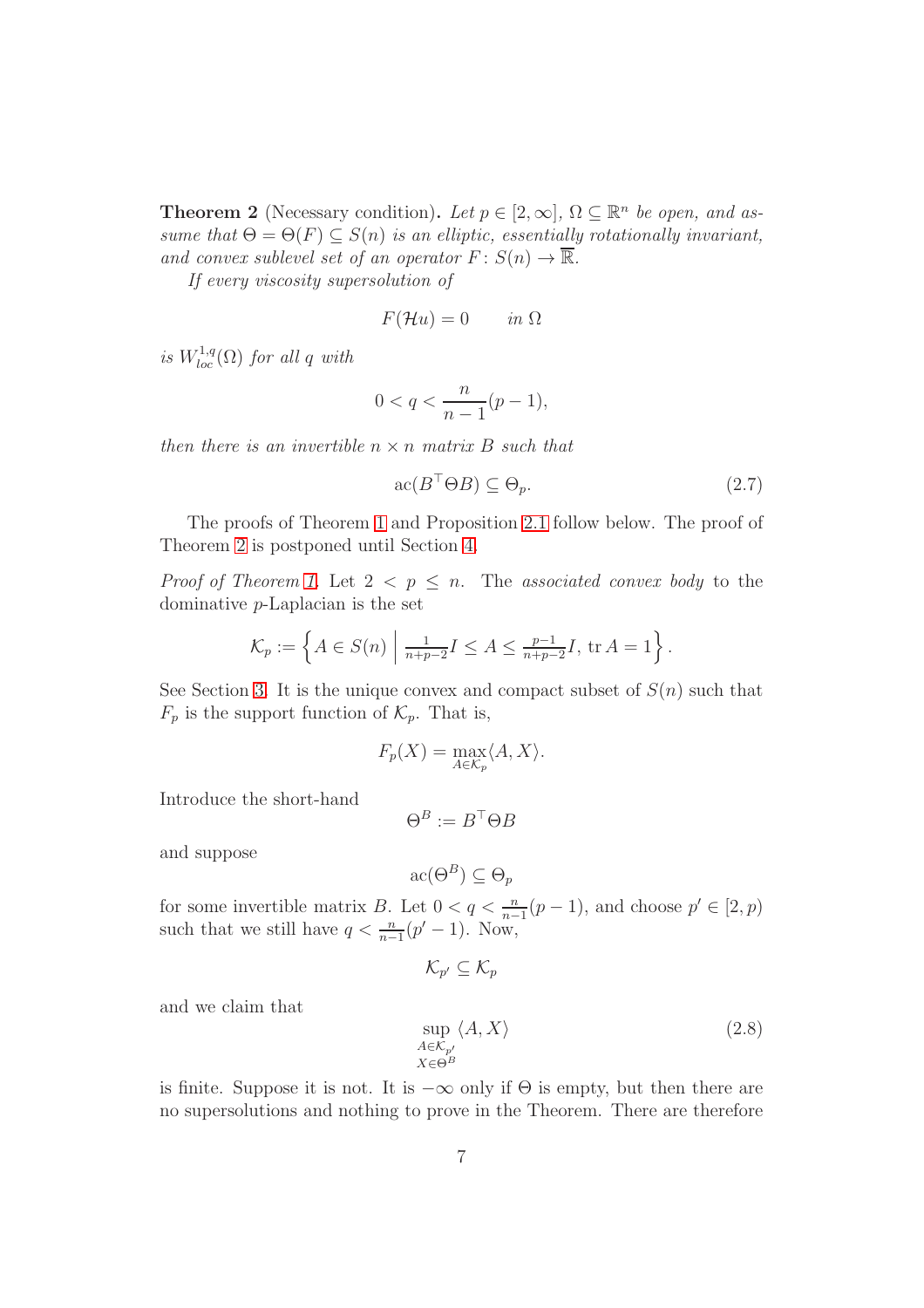sequences  $A_k \in \mathcal{K}_{p'}$  and  $X_k \in \Theta^B$  with  $\langle A_k, X_k \rangle \to \infty$  as  $k \to \infty$ . By compactness, we may assume  $A_k$  to converge to some  $A_0 \in \mathcal{K}_{p'}$  and  $\hat{X}_k :=$  $X_k/\|X_k\|$  to converge to some Z in the unit sphere in  $S(n)$ . Obviously,  $\limsup_{k\to\infty}$   $||X_k|| = \infty$ , and  $\langle A_k, \hat{X}_k \rangle$  is eventually non-negative. Thus,

$$
0\leq \langle A_0,Z\rangle \leq \max_{A\in \mathcal{K}_{p'}}\langle A,Z\rangle \leq \max_{A\in \mathcal{K}_p}\langle A,Z\rangle = F_p(Z)\leq 0
$$

since  $Z \in \text{ac}(\Theta^B) \subseteq \Theta_p$ . Therefore,  $F_{p'}(Z) = 0 = F_p(Z)$ , which leads to the contradiction  $Z = 0$  by  $(2.1)$ .

Let u be a supersolution to  $F(\mathcal{H}u) = 0$  in some  $\Omega \subseteq \mathbb{R}^n$ . Define the function

$$
v(x) := u\big(Bx\big) - \frac{m}{2}|x|^2
$$

where m is the number [\(2.8\)](#page-6-1). Suppose  $\phi$  is a test function touching v from below at  $x_0 \in \Omega^B := \{x \mid Bx \in \Omega\}$ , and consider the test function

$$
\psi(y) := \phi\big(B^{-1}y\big) + \frac{m}{2}y^{\top}B^{-\top}B^{-1}y.
$$

Then,  $\psi(y) \leq u(y)$ , and at  $y_0 := Bx_0$  we have  $\psi(y_0) = u(y_0)$ . Thus  $F(\mathcal{H}\psi(y_0)) \leq 0$  and

$$
\Theta \ni \mathcal{H}\psi(y_0) = B^{-\top}\mathcal{H}\phi(x_0)B^{-1} + mB^{-\top}B^{-1}.
$$

Equivalently,

$$
\mathcal{H}\phi(x_0)+mI\in\Theta_B.
$$

Now,

$$
F_{p'}(\mathcal{H}\phi(x_0)) = F_{p'}(\mathcal{H}\phi(x_0) + mI) - m
$$
  
= 
$$
\max_{A \in \mathcal{K}_{p'}} \langle A, \mathcal{H}\phi(x_0) + mI \rangle - m
$$
  

$$
\leq \sup_{A \in \mathcal{K}_{p'}} \langle A, X \rangle - m
$$
  

$$
\leq \sup_{X \in \Theta^B} \langle A, X \rangle - m
$$
  
= 0,

which proves that v is dominative p'-superharmonic in  $\Omega^B$ . This implies p'-superharmonicity by Proposition 5 in [\[Bru20b\]](#page-19-1) and v is then  $W^{1,q}_{loc}(\Omega^B)$  by Thm 5.18 in [\[Lin19\]](#page-19-0). It follows that  $u(x) = v(B^{-1}x) + \frac{m}{2}$  $\frac{m}{2}x^{\top}B^{-\top}B^{-1}x$  is  $W^{1,q}_{loc}(\Omega)$  as well.  $\Box$ 

Proof of Proposition [2.1.](#page-4-3) As in the above proof, a change of variables in the test functions will show that

$$
v(x) := u(\sqrt{A}x) - \frac{m}{2n}|x|^2
$$

is superharmonic whenever u is a supersolution of  $F(\mathcal{H}u) = 0$ .

 $\Box$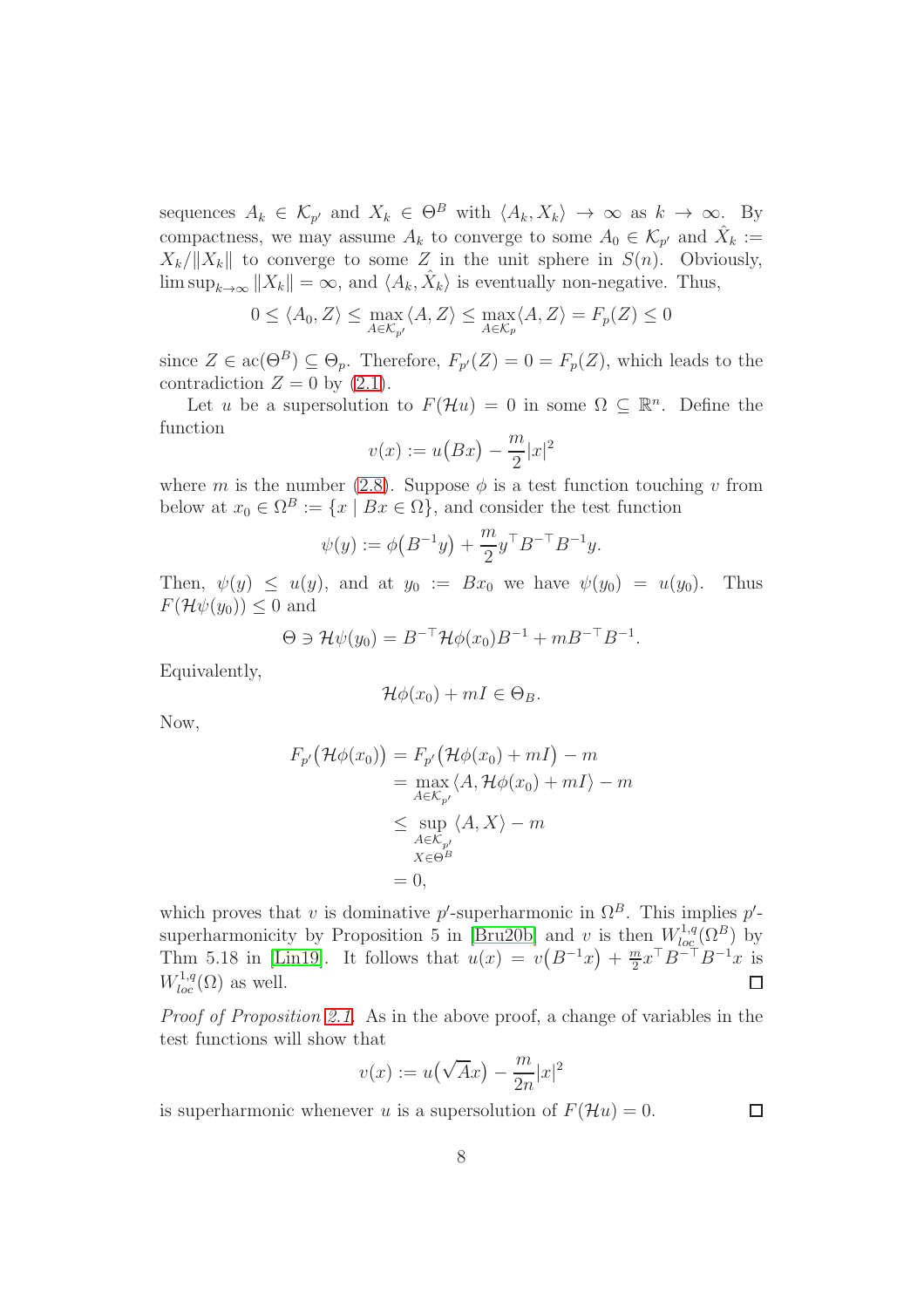## <span id="page-8-0"></span>3 Rotationally invariant sublinear elliptic operators

An operator  $G: S(n) \to \mathbb{R}$  is *sublinear* if it is positive homogenous and subadditive. That is, for  $X, Y \in S(n)$  and positive numbers c we have  $G(cX) = cG(X)$  and  $G(X + Y) \leq G(X) + G(Y)$ . This class of operators is nothing but the family of *support functions* in  $S(n)$ . There is thus a unique compact and convex subset  $\emptyset \neq \mathcal{K} = \mathcal{K}(G) \subseteq S(n)$  such that

$$
G(X) = \max_{A \in \mathcal{K}} \langle A, X \rangle.
$$

See Theorem 1.7.1 and the foregoing discussion in [\[Sch14\]](#page-19-5).

It can be checked that the sublinear operator is elliptic if and only if  $K$ is a subset of  $S_+(n) := \{A \in S(n) \mid A \geq 0\}$ , and it is rotationally invariant if and only if

$$
\mathcal{K} = \text{rot}\,\mathcal{K} := \{QAQ^{\top} \mid A \in \mathcal{K}, \, Q \in O(n)\}.
$$

Furthermore, we label G as non-totally degenerate if  $0 \notin \mathcal{K}$ . Though not strictly necessary, this pragmatic assumption simplifies the exposition. It is a rather natural condition because  $0 \in \mathcal{K} \Rightarrow G \geq 0$  in  $S(n)$ .

To each such operator we assign a number  $p \in [2, \infty]$ .

<span id="page-8-2"></span>Definition 3.1. The *body cone aperture* to a non-totally degenerate rotationally invariant sublinear elliptic operator  $G: S(n) \to \mathbb{R}$  with associated convex body  $\mathcal{K} \subset S(n)$  is

$$
p = p(G) := \begin{cases} \frac{n+\alpha-2}{\alpha-1}, & \text{if } 1 < \alpha \le n, \\ \infty, & \text{if } \alpha = 1, \end{cases}
$$

where

<span id="page-8-1"></span>
$$
\alpha = \alpha(G) := \min_{A \in \mathcal{K}} \frac{\text{tr } A}{\lambda_n(A)}.
$$
\n(3.1)

Observe that p and  $\alpha$  are well-defined. In fact, the trace and the largest eigenvalue  $\lambda_n(A) > 0$  are continuous functions of A, and K is compact. Additionally,

$$
1 = \frac{\lambda_n(A)}{\lambda_n(A)} \le \frac{\text{tr } A}{\lambda_n(A)} \le \frac{n\lambda_n(A)}{\lambda_n(A)} = n
$$

for all  $A \in S_+(n) \setminus \{0\}$ . The numbers are duals in the sense  $(\alpha - 1)(p - 1) =$  $n-1$ . As  $\mathcal{K} \subseteq S_+(n)$ , one can also note that  $(3.1)$  is a minimum of a ratio of the norms

$$
||X||_1 := \sum_{i=1}^n |\lambda_i(X)|
$$
 and  $||X||_{\infty} := \max\{-\lambda_1(X), \lambda_n(X)\}.$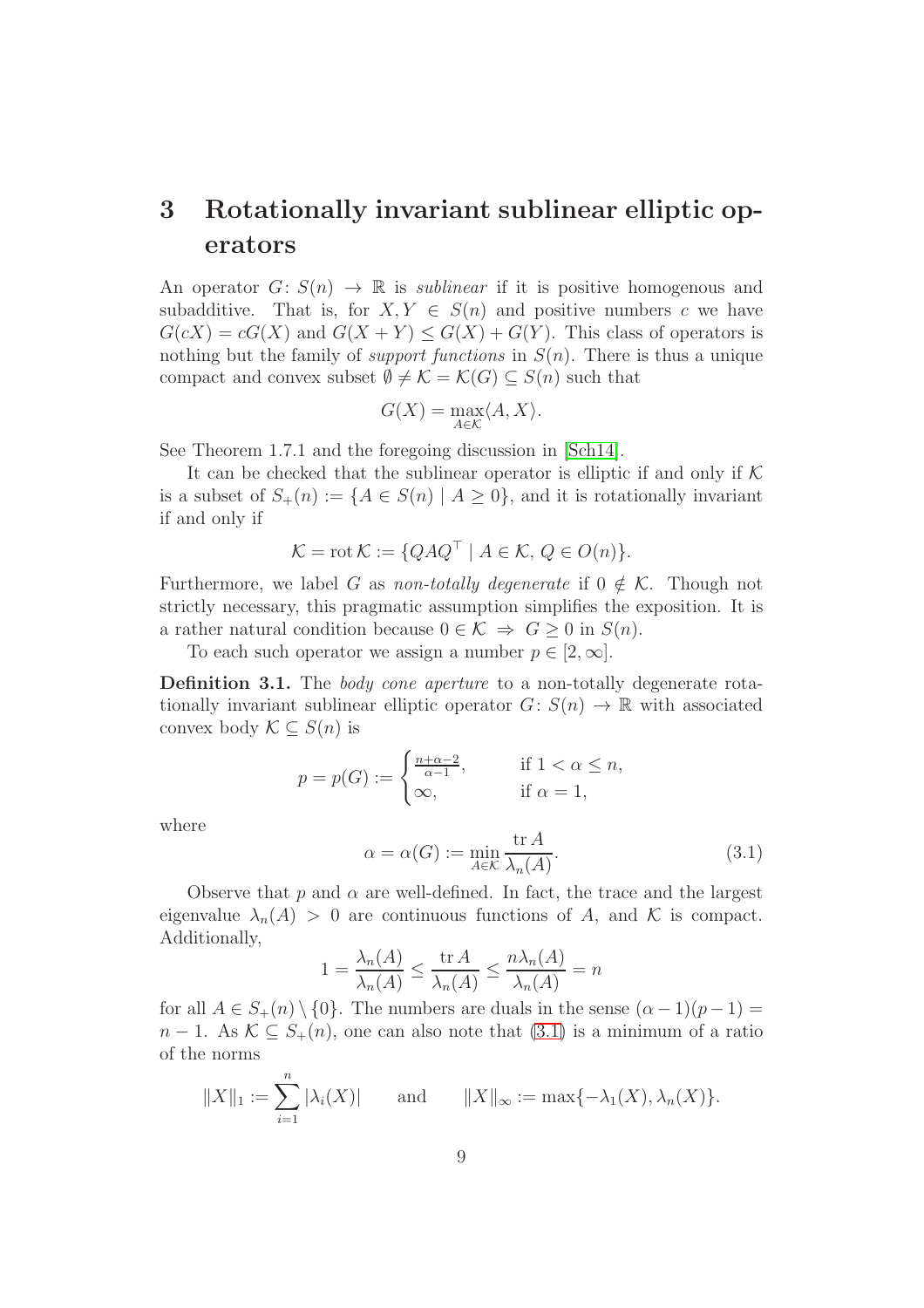Moreover,  $\alpha$  is invariant under positive scalings of the convex body. The body cone aperture is therefore – as suggested by its name – determined by the convex cone  $\{cA \mid A \in \mathcal{K}, c \geq 0\}$  in  $S(n)$ .

As examples, we mention the Pucci operator  $F_{\lambda,\Lambda}$ , defined by the convex body

$$
\mathcal{K}_{\lambda,\Lambda} := \{ A \in S(n) \mid \lambda I \le A \le \Lambda I \}, \qquad 0 < \lambda \le \Lambda,
$$

and the dominative p-Laplace operator

$$
F_p(X) = \frac{1}{n+p-2} \Big( \operatorname{tr} X + (p-2)\lambda_n(X) \Big), \qquad p \in [2, \infty),
$$
  

$$
F_{\infty}(X) = \lambda_n(X).
$$

Here,  $F_p(X) = \max_{A \in \mathcal{K}_p} \langle A, X \rangle$  where  $\mathcal{K}_p := \mathcal{K}(F_p)$  must be the convex hull of the compact subset

<span id="page-9-2"></span>
$$
\mathcal{E}_p := \left\{ \frac{I + (p-2)\xi \xi^\top}{n+p-2} \middle| \xi \in \mathbb{S}^{n-1} \right\}, \quad p \in [2, \infty),
$$
\n
$$
\mathcal{E}_\infty := \left\{ \xi \xi^\top \middle| \xi \in \mathbb{S}^{n-1} \right\}. \tag{3.2}
$$

A computation will reveal that

$$
\mathcal{K}_p = \left\{ A \in S(n) \mid \frac{1}{n+p-2} I \le A \le \frac{p-1}{n+p-2} I, \text{ tr } A = 1 \right\}, \quad p \in [2, \infty),
$$
  

$$
\mathcal{K}_\infty = \left\{ A \in S(n) \mid 0 \le A \le I, \text{ tr } A = 1 \right\},
$$

and thus,

$$
\alpha(F_p) = \min_{A \in \mathcal{K}_p} \frac{\text{tr } A}{\lambda_n(A)} = \begin{cases} \frac{n+p-2}{p-1}, & p \in [2, \infty), \\ 1, & p = \infty, \end{cases}
$$

which implies  $p(F_p) = p$ . By way of illustration,

$$
\alpha(F_{\lambda,\Lambda}) = \min_{A \in \mathcal{K}_{\lambda,\Lambda}} \frac{\text{tr } A}{\lambda_n(A)} = \min_{A \in \mathcal{K}_{\lambda,\Lambda}} \frac{\lambda_1(A) + \dots + \lambda_{n-1}(A)}{\lambda_n(A)} + 1 = \frac{(n-1)\lambda}{\Lambda} + 1
$$

and  $p(F_{\lambda,\Lambda}) = \Lambda/\lambda + 1$ .

The dominative p-Laplacian holds the special position of being the minimal operator of its class.

<span id="page-9-1"></span>**Proposition 3.1** (Minimal operator). Let  $G: S(n) \to \mathbb{R}$  be a non-totally degenerate rotationally invariant sublinear elliptic operator and let  $p \in [2, \infty]$ be its body cone aperture. Then there exists a constant  $c > 0$  such that

<span id="page-9-0"></span>
$$
cF_p(X) \le G(X) \qquad \forall X \in S(n). \tag{3.3}
$$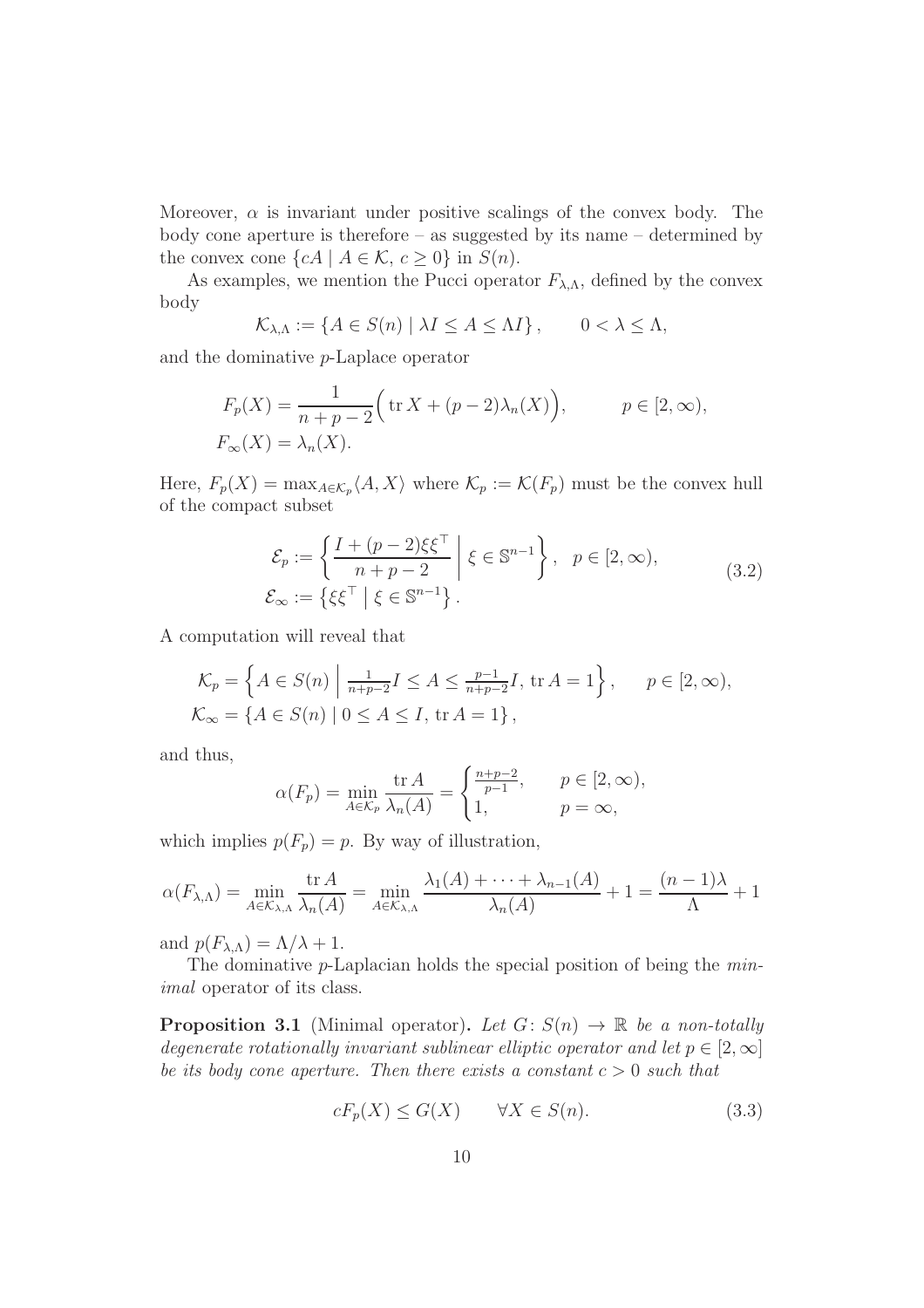For  $p \in [2, \infty]$  we define the lower semicontinuous function  $w_{n,p} : \mathbb{R}^n \to$  $\mathbb{R} \cup \{+\infty\}$  as

<span id="page-10-0"></span>
$$
w_{n,p}(x) := \begin{cases} -\frac{p-1}{p-n}|x|^{\frac{p-n}{p-1}}, & 2 \le p \neq n, \\ -\ln|x|, & p = n, \\ -|x|, & p = \infty, \end{cases}
$$
(3.4)

with the interpretation  $w_{n,p}(0) = \infty$  for  $p \leq n$ . It is a solution to the dominative p-Laplace equation  $F_p(\mathcal{H}w) = 0$  in  $\mathbb{R}^n \setminus \{0\}$  and it is a viscosity supersolution in  $\mathbb{R}^n$ . We show next that the same is true for the equation  $G(\mathcal{H}w) = 0$  when  $p = p(G)$ .

<span id="page-10-4"></span>**Proposition 3.2** (Existence of fundamental solution). Let  $G: S(n) \to \mathbb{R}$ be a non-totally degenerate rotationally invariant sublinear elliptic operator and let  $p \in [2,\infty]$  be its body cone aperture. Then  $w_{n,p}$  is a solution to the equation  $G(\mathcal{H}w) = 0$  in  $\mathbb{R}^n \setminus \{0\}$  and a viscosity supersolution in  $\mathbb{R}^n$ .

In particular, the bound [\(3.3\)](#page-9-0) is sharp.

The key ingredient in the proof of Proposition [3.1](#page-9-1) is established in the following Lemma. Due to rotational invariance, it can be conducted in  $\mathbb{R}^n$ rather than in  $S(n)$ . The standard basis vectors are denoted by  $e_1, \ldots, e_n$ , and we write  $\mathbb{1}:=[1,\ldots,1]^\top=\mathbf{e}_1+\cdots+\mathbf{e}_n\in\mathbb{R}^n$ .

<span id="page-10-3"></span>**Lemma 3.1.** Let  $p \in [2, \infty]$  and set  $\mathbf{p} \in \mathbb{R}^n$  to be

<span id="page-10-2"></span>
$$
\mathbf{p} := \begin{cases} \frac{1}{n+p-2} [1, \dots, 1, p-1]^\top, & \text{if } p \in [2, \infty), \\ [0, \dots, 0, 1]^\top = \mathbf{e}_n, & \text{if } p = \infty. \end{cases}
$$
(3.5)

Suppose  $\mathbf{a} = [a_1, \dots, a_n]^\top \in \mathbb{R}^n$  is a vector such that the sum of its elements equals the sum of the elements in  $\mathbf{p}$ , and such that  $a_n$  is equal to the last entry of  $\mathbf{p}$ . *i.e.*,

<span id="page-10-1"></span>
$$
\mathbb{1}^{\top} \mathbf{a} = 1 = \mathbb{1}^{\top} \mathbf{p} \qquad \text{and} \qquad \mathbf{e}_n^{\top} \mathbf{a} = \mathbf{e}_n^{\top} \mathbf{p}. \tag{3.6}
$$

Then **p** is in the convex hull of the set of vectors in  $\mathbb{R}^n$  obtained by permuting the elements in a. In symbols,

$$
\mathbf{p} \in \text{conv}\{P\mathbf{a} \mid P \in \mathcal{P}(n)\}
$$

where  $\mathcal{P}(n)$  is the set of  $n \times n$  permutation matrices.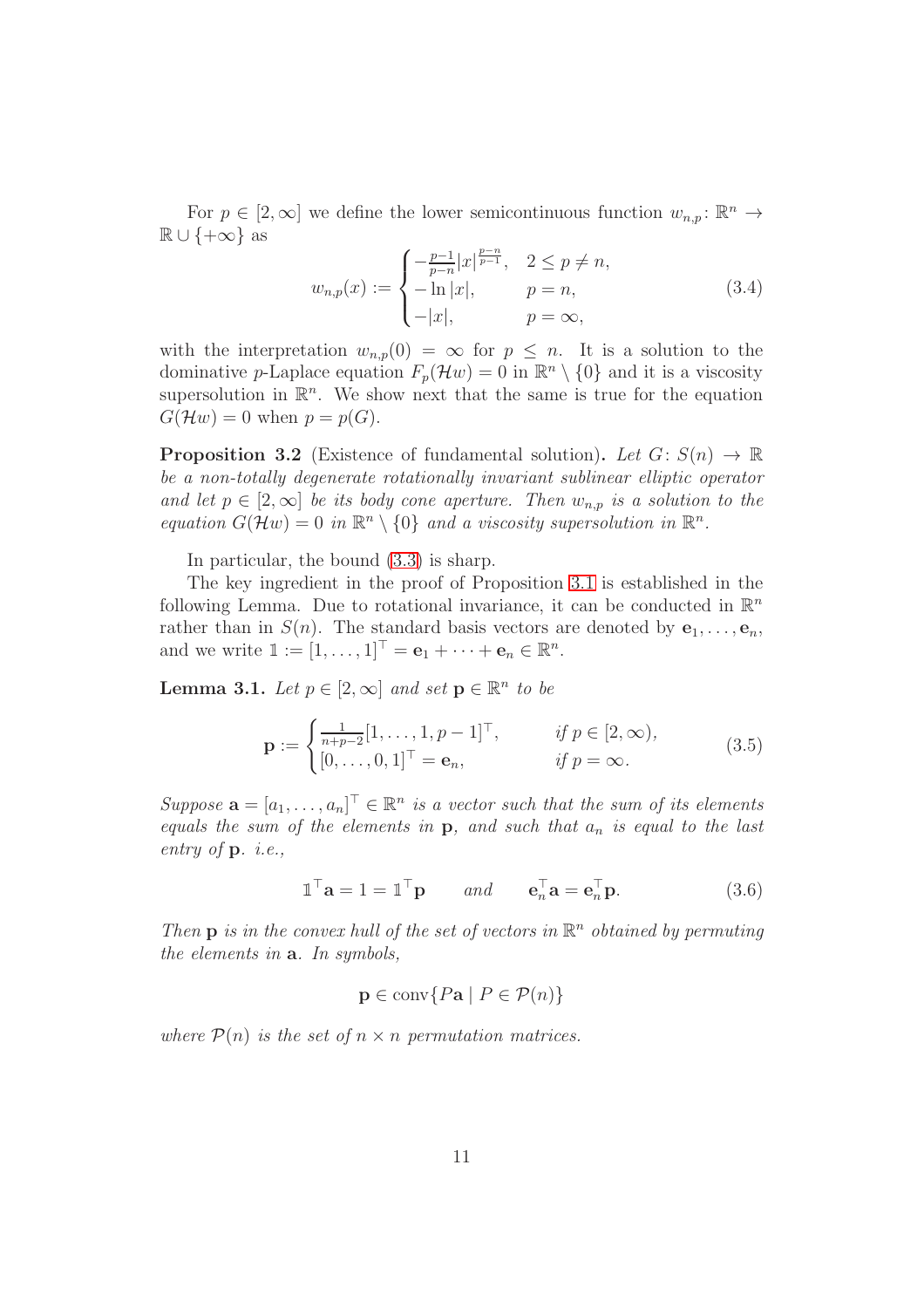*Proof.* Let  $\tilde{P} \in \mathcal{P}(n-1)$  be a permutation with no cycles of order less than  $n-1$ . For example,

$$
\tilde{P} = \begin{bmatrix} 0 & 0 & \cdots & 0 & 1 \\ 1 & 0 & \cdots & 0 & 0 \\ 0 & 1 & \cdots & 0 & 0 \\ \vdots & \vdots & \ddots & \vdots & \vdots \\ 0 & 0 & \cdots & 1 & 0 \end{bmatrix} \in \mathbb{R}^{(n-1)\times(n-1)}.
$$

Then  $\tilde{P}^{n-1} = I_{n-1}$  and

$$
\tilde{P} + \tilde{P}^2 + \dots + \tilde{P}^{n-1} = \tilde{\mathbb{1}}\tilde{\mathbb{1}}^\top
$$

is the  $(n-1) \times (n-1)$  matrix with all ones. Here,  $\tilde{\mathbb{1}} := [1, \ldots, 1]^\top \in \mathbb{R}^{n-1}$ . Let

$$
P := \begin{bmatrix} \tilde{P} & \mathbf{0} \\ \mathbf{0}^{\top} & 1 \end{bmatrix} \in \mathcal{P}(n),
$$

and write  $\tilde{\mathbf{a}} := [a_1, \dots, a_{n-1}]^{\top}$ . Now  $P^k = \begin{bmatrix} \tilde{P}^k & 0 \\ 0 & 1 \end{bmatrix}$  so,

$$
\text{conv}\{P\mathbf{a} \mid P \in \mathcal{P}(n)\} \ni \sum_{k=1}^{n-1} \frac{1}{n-1} P^k \mathbf{a}
$$

$$
= \frac{1}{n-1} \begin{bmatrix} \tilde{\mathbb{I}} \tilde{\mathbb{I}}^\top & \mathbf{0} \\ \mathbf{0}^\top & n-1 \end{bmatrix} \begin{bmatrix} \tilde{\mathbf{a}} \\ a_n \end{bmatrix}
$$

$$
= \begin{bmatrix} \frac{\tilde{\mathbb{I}}^\top \tilde{\mathbf{a}}}{n-1} \tilde{\mathbb{I}} \\ \frac{1}{a_n} \end{bmatrix}.
$$

By [\(3.6\)](#page-10-1), this equals p: If  $p = \infty$ , then  $\tilde{\mathbb{I}}^\top \tilde{\mathbf{a}} = 1 - a_n = 0$ , and when  $p < \infty$ ,

$$
\frac{\tilde{\mathbb{1}}^\top \tilde{\mathbf{a}}}{n-1} = \frac{1-a_n}{n-1} = \frac{1 - \frac{p-1}{n+p-2}}{n-1} = \frac{1}{n+p-2}.
$$

 $\Box$ 

Proof of Proposition [3.1.](#page-9-1) We have

$$
\alpha = \alpha(G) = \min_{A \in \mathcal{K}} \frac{\text{tr } A}{\lambda_n(A)} = \frac{\text{tr } A'}{\lambda_n(A')}
$$

for some  $A'$  in the associated convex body  $K$  of  $G$ . Set

$$
c:=\operatorname{tr} A'>0
$$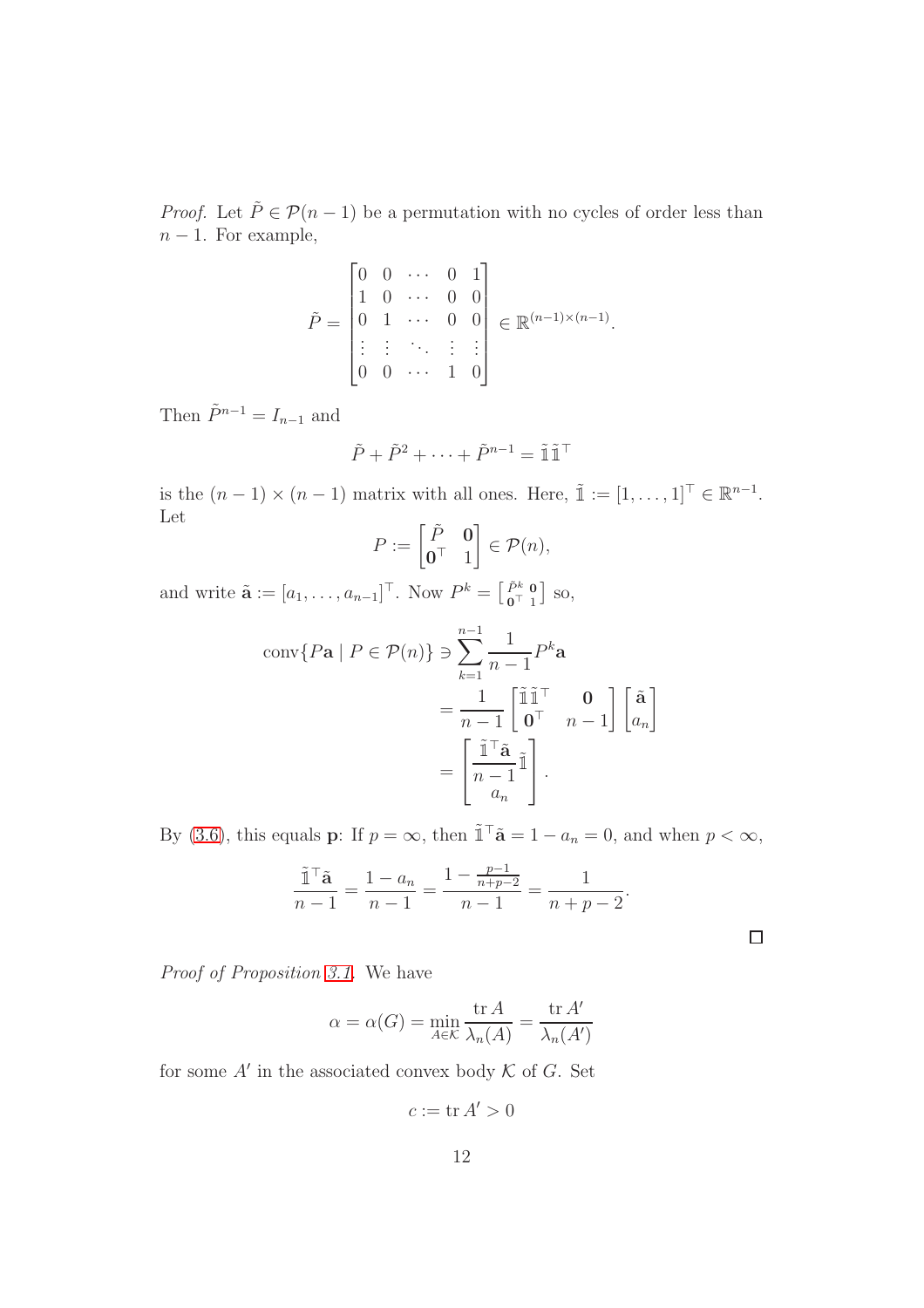and let  $A_0 := A'/c$ . Then  $\text{tr } A_0 = 1$  and the vector

$$
\mathbf{a} := [\lambda_1(A_0), \ldots, \lambda_n(A_0)]^\top
$$

satisfies  $\mathbb{1}^\top \mathbf{a} = 1$ . Moreover,  $\lambda_n(A_0) = 1/\alpha$  and when  $p = p(G) \in [2, \infty]$  is the body cone aperture of  $G$ , then

$$
\mathbf{e}_n^{\top} \mathbf{a} = \frac{1}{\alpha} = \begin{cases} \frac{p-1}{n+p-2}, & p \in [2, \infty), \\ 1, & p = \infty, \end{cases}
$$

which equals the last element of the the vector  $\mathbf{p} \in \mathbb{R}^n$  given by [\(3.5\)](#page-10-2) in Lemma [3.1.](#page-10-3) Thus,

<span id="page-12-0"></span>
$$
\mathbf{p} \in \text{conv}\{P\mathbf{a} \mid P \in \mathcal{P}(n)\}.
$$
 (3.7)

By using the standard property

$$
diag(Pz) = P(diag z)PT \quad \forall z \in \mathbb{R}^n,
$$

of permutation matrices P, we want to show that the dominative body  $\mathcal{K}_p$  is a subset of  $\frac{1}{2}\mathcal{K}$ . Of course, diag:  $\mathbb{R}^n \to S(n)$  is the linear mapping diag  $z :=$  $\sum_{k=1}^n z_k \mathbf{e}_k \mathbf{e}_k^\top$  $\frac{1}{k}$ .

Since  $\mathbf{p} = [\lambda_1(E), \ldots, \lambda_n(E)]^{\top}$  for every  $E \in \mathcal{E}_p$  (see formula [\(3.2\)](#page-9-2)), we can choose  $Q \in O(n)$  such that  $Q^{\top}EQ = \text{diag } \mathbf{p}$ . By [\(3.7\)](#page-12-0) we can write  $\mathbf{p}$  as a convex combination  $\sum_i \alpha_i P_i$ **a**. Thus,

$$
Q^{\top}EQ = \text{diag}\left(\sum_{i} \alpha_{i} P_{i} \mathbf{a}\right)
$$

$$
= \sum_{i} \alpha_{i} \text{diag}\left(P_{i} \mathbf{a}\right)
$$

$$
= \sum_{i} \alpha_{i} P_{i} (\text{diag}\,\mathbf{a}) P_{i}^{\top}
$$

$$
= \frac{1}{c} \sum_{i} \alpha_{i} P_{i} U^{\top} A' U P_{i}^{\top}
$$

for some  $U \in O(n)$  diagonalizing  $A' \in \mathcal{K}$ . The orthogonal matrices  $Q_i :=$  $QP_iU^{\top}$  then makes

$$
E = \frac{1}{c} \sum_{i} \alpha_i Q_i A' Q_i^{\top} \in \frac{1}{c} \operatorname{conv} \operatorname{rot} \{A'\} \subseteq \frac{1}{c} \operatorname{conv} \operatorname{rot} \mathcal{K} = \frac{1}{c} \mathcal{K}.
$$

That is,  $\mathcal{E}_p \subseteq \frac{1}{c}\mathcal{K}$  and

$$
\mathcal{K}_p = \operatorname{conv} \mathcal{E}_p \subseteq \frac{1}{c} \mathcal{K}
$$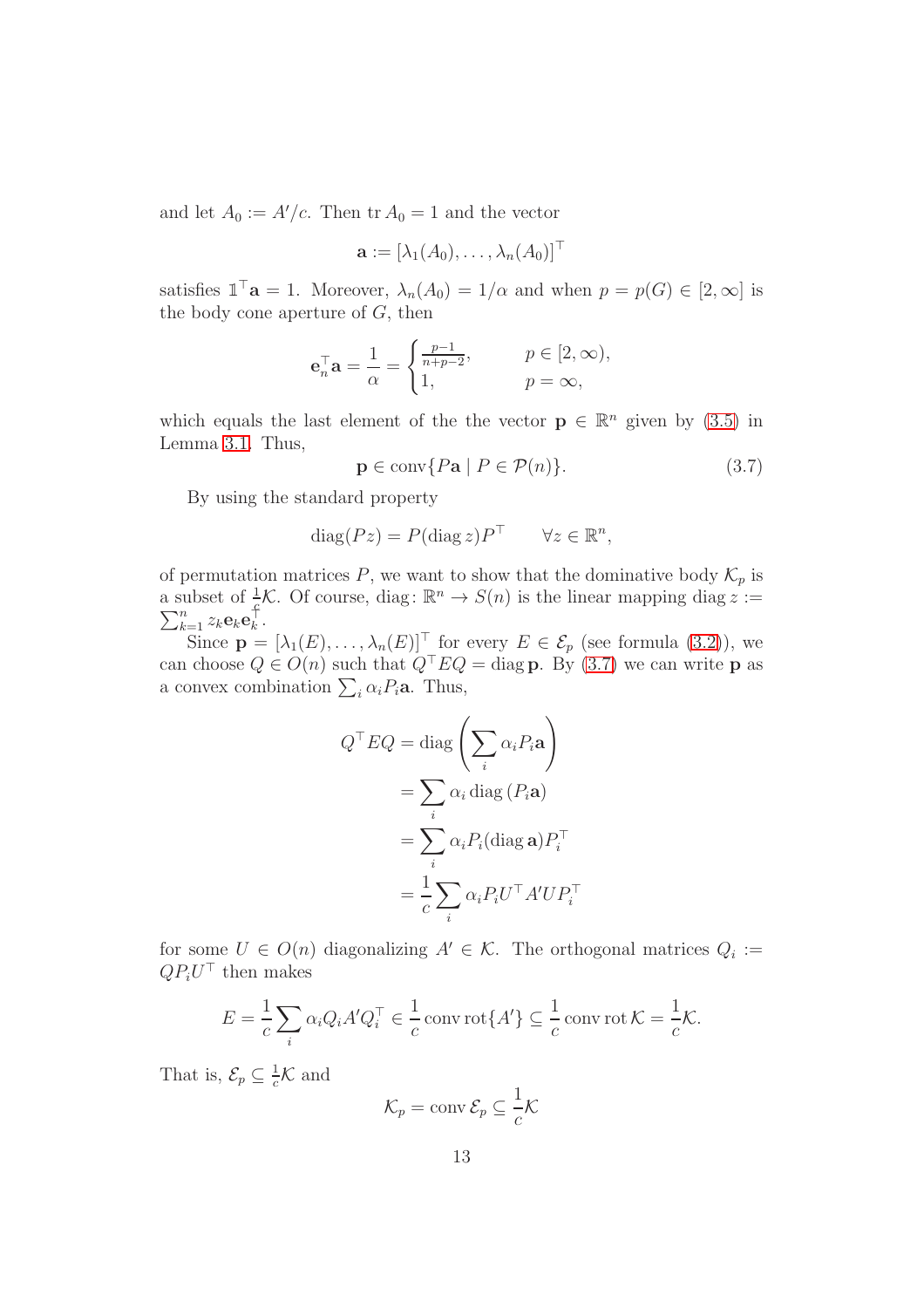as well. Thus, for any  $X \in S(n)$ ,

$$
cF_p(X) = c \max_{A \in \mathcal{K}_p} \text{tr}(AX) = \max_{A \in c\mathcal{K}_p} \text{tr}(AX) \le \max_{A \in \mathcal{K}} \text{tr}(AX) = G(X).
$$

*Proof of Proposition [3.2.](#page-10-4)* For  $p \in [2, \infty]$  one can check that the Hessian matrix  $\mathcal{H}w_{n,p}$ :  $\mathbb{R}^n \setminus \{0\} \to S(n)$  of the fundamental solution is

$$
\mathcal{H}w_{n,p}(x) = |x|^{-\alpha} ((\alpha - 1)\hat{x}\hat{x}^{\top} - (I - \hat{x}\hat{x}^{\top}))
$$
,  $\hat{x} := \frac{x}{|x|}$ ,

where  $\alpha \in [1, n]$  is related to p as in Definition [3.1.](#page-8-2) Setting

$$
\Lambda_{\alpha} := \mathrm{diag}(\alpha - 1, -1, \ldots, -1) = \alpha \mathbf{e}_1 \mathbf{e}_1^{\top} - I,
$$

produces a diagonalization  $|x|^{-\alpha} \Lambda_{\alpha}$  of  $\mathcal{H}w_{n,p}(x)$ . Since G is rotational invariant and positive homogenous,

$$
G(\mathcal{H}w_{n,p}(x)) = |x|^{-\alpha} G(\Lambda_{\alpha})
$$

and will vanish independently of  $x \neq 0$  if we can show that  $G(\Lambda_{\alpha}) = 0$ . Indeed, when  $p$  is the body cone aperture of  $G$ , Proposition [3.1](#page-9-1) and the fact  $\text{tr } A/\lambda_n(A) \geq \alpha$  for all  $A \in \mathcal{K}$  yields

$$
0 = cF_p(\Lambda_\alpha) \le G(\Lambda_\alpha)
$$
  
= 
$$
\max_{A \in \mathcal{K}} \text{tr}(A\Lambda_\alpha)
$$
  
= 
$$
\max_{A \in \mathcal{K}} \alpha \mathbf{e}_1^\top A \mathbf{e}_1 - \text{tr } A
$$
  

$$
\le \max_{A \in \mathcal{K}} \alpha \lambda_n(A) - \text{tr } A \le 0,
$$

and  $w_{n,p}$  is a smooth solution of  $G(\mathcal{H}w) = 0$  in  $\mathbb{R}^n \setminus \{0\}$ . There are no test functions touching the fundamental solution from below at  $x = 0$ , and  $w_{n,p}$ is therefore also a viscosity supersolution in  $\mathbb{R}^n$ .  $\Box$ 

We conclude this Section with an observation regarding uniformly elliptic operators,

$$
\lambda \operatorname{tr} A \le F(X + A) - F(X) \le \Lambda \operatorname{tr} A, \qquad \forall A \ge 0.
$$

Here,  $0 < \lambda < \Lambda \in \mathbb{R}$  are the ellipticity constants of F. The above is equivalent to

<span id="page-13-0"></span>
$$
F(X+Y) - F(X) \le F_{\lambda,\Lambda}(Y), \qquad \forall X, Y \in S(n), \tag{3.8}
$$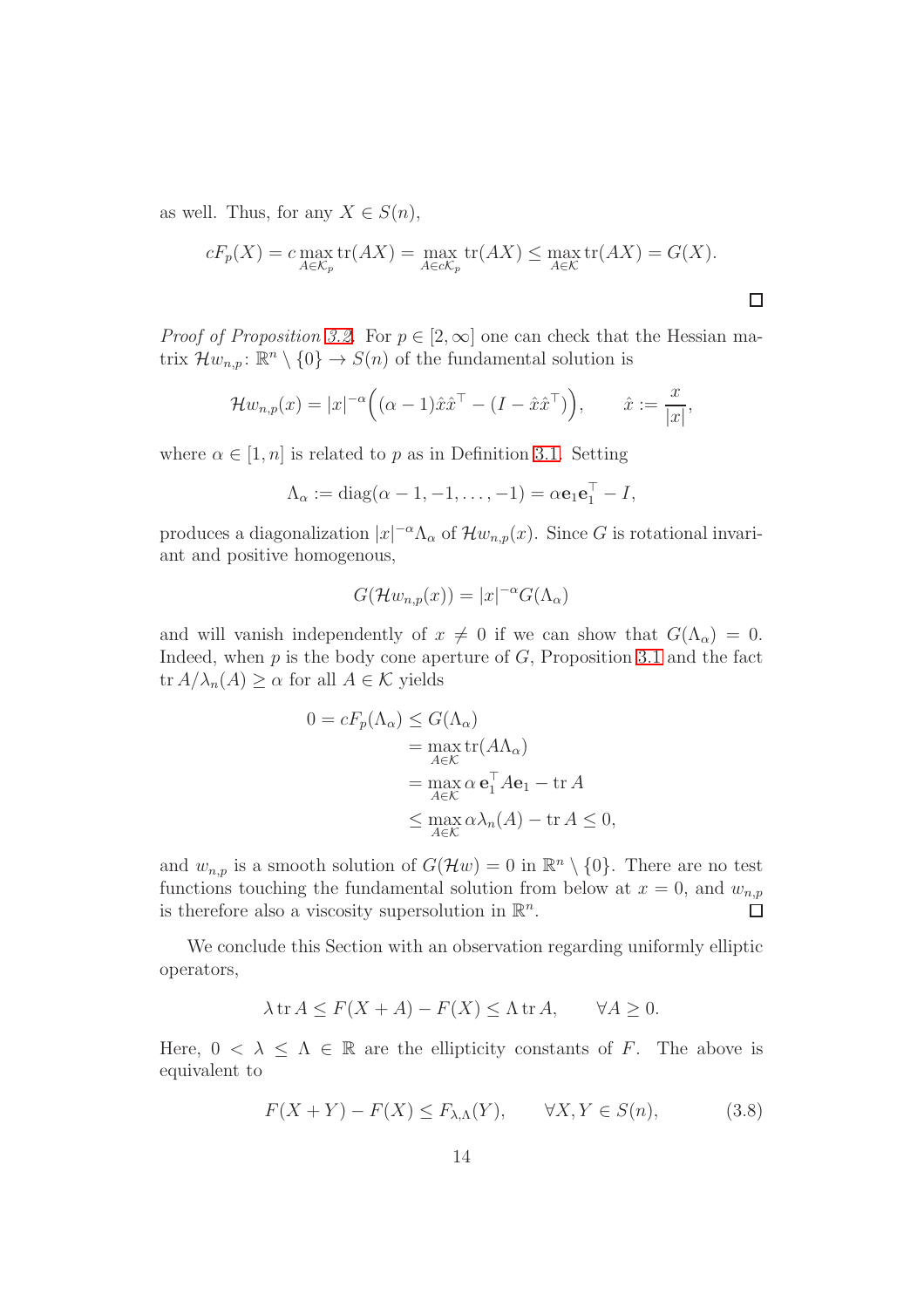where  $F_{\lambda,\Lambda}$  is the Pucci operator. Although uniform ellipticity is in many settings a desirable property of  $F$ , it has a negative impact on the question raised in this paper. The "more" uniformly elliptic the equation is, the "less" integrable are the gradients of the supersolutions. In fact, since the body cone aperture of  $F_{\lambda,\Lambda}$  is  $p := \frac{\Lambda}{\lambda} + 1$ , Proposition [3.2](#page-10-4) and [\(3.8\)](#page-13-0) implies that  $w(x) := w_{n,p}(x) + \frac{1}{2}x^{\top} X_0 x, X_0 \in \Theta(F)$ , is a viscosity supersolution of  $F(\mathcal{H}u) = 0$ , which is not in  $W^{1,q}_{loc}(\mathbb{R}^n)$  for

$$
q = \frac{n}{n-1}(p-1) = \frac{n}{n-1}\frac{\Lambda}{\lambda}.
$$

## <span id="page-14-0"></span>4 Associated consistent distance operators and the proof of Theorem [2](#page-6-0)

Let  $\Theta$  be a negative elliptic and proper subset of  $S(n)$ . i.e.,

$$
\emptyset \neq \Theta \neq S(n) \quad \text{and} \quad \Theta + S_{-}(n) = \Theta.
$$

The associated consistent distance operator (acdo) to  $\Theta$  is the function  $\overline{F}$ defined on  $S(n)$  as

<span id="page-14-1"></span>
$$
\overline{F}(X) := -\sup\{t \in \mathbb{R} \mid X + tI \in \Theta\}.
$$
\n(4.1)

In [\[Bru20a\]](#page-19-2) we prove a more general version of the following.

**Proposition 4.1.** The acdo  $\overline{F}$  to a negative elliptic and proper subset  $\Theta$  is finite and elliptic (in the standard sense  $(2.6)$ ). It is 1-Lipschitz and has the nondegeneracy

$$
\overline{F}(X + \tau I) - \overline{F}(X) = \tau
$$

for all  $X \in S(n)$ ,  $\tau \in \mathbb{R}$ . Moreover, if  $\Theta$  is a sublevel set of an operator F, then every viscosity supersolution of  $F(\mathcal{H}u) = 0$  is also a viscosity supersolution of  $\overline{F}(\mathcal{H}u) = 0$ . The opposite inclusion holds if  $\Theta$  is closed.

The acdo is in fact the signed distance function

$$
\overline{F}(X) = \begin{cases} \text{dist}(X, \partial \Theta), & X \notin \Theta, \\ -\text{dist}(X, \partial \Theta), & X \in \Theta, \end{cases}
$$

from the boundary of  $\Theta$  when the distance dist $(X, \partial \Theta) := \inf_{W \in \partial \Theta} ||X - W||_{\infty}$ is measured in the infinity norm  $||X||_{\infty} := \max\{-\lambda_1(X), \lambda_n(X)\}\.$  For  $X \in$  $S(n)$ ,  $\overline{F}(X)$  is the unique number such that

<span id="page-14-2"></span>
$$
X - \overline{F}(X)I \in \partial \Theta. \tag{4.2}
$$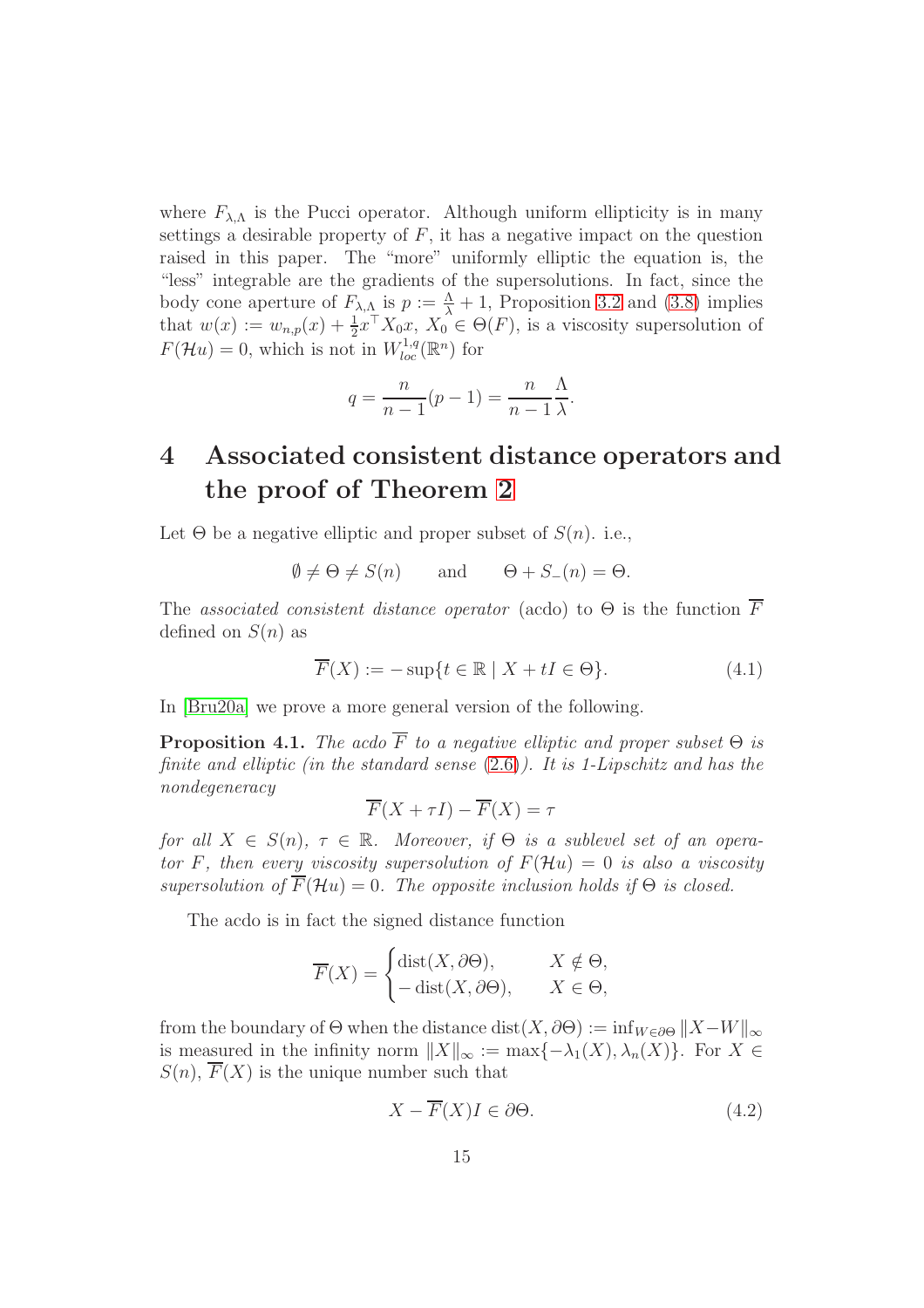In addition to the ellipticity and uniform continuity, the associated consistent distance operator [\(4.1\)](#page-14-1) can have desirable global properties that may not be present in the original operator F.

<span id="page-15-0"></span>**Proposition 4.2.** Let  $\emptyset \neq \Theta \neq S(n)$  be an elliptic set. Then the following hold.

- (a) If  $\Theta$  is convex, then  $\overline{F}$  is convex.
- (b) If  $S(n) \setminus \Theta$  is convex, then  $\overline{F}$  is concave.
- (c) If  $\partial\Theta$  is a (hyperplane/subspace) in  $S(n)$ , then  $\overline{F}$  is (affine/linear).
- (d) If  $\Theta$  is a cone, then  $\overline{F}$  is positively homogeneous. i.e.,

$$
\overline{F}(cX) = c\overline{F}(X) \qquad \forall c > 0, \ X \in S(n).
$$

- (e) If  $\Theta$  is a convex cone, then  $\overline{F}$  is sublinear.
- (f) If  $\Theta$  is a rotationally invariant set, then  $\overline{F}$  is rotationally invariant.

*Proof.* (a): Since the closure of a convex set is convex, we may assume that  $\Theta$ is closed. Let  $X, Y \in S(n)$  and let  $\gamma \in [0, 1]$ . Then  $Z := \gamma X + (1 - \gamma)Y \in \Theta$ and  $X - \overline{F}(X)I \in \partial \Theta$ ,  $Y - \overline{F}(Y)I \in \partial \Theta$ . Thus,

$$
Z - \left(\gamma \overline{F}(X) + (1 - \gamma)\overline{F}(Y)\right)I = \gamma \left(X - \overline{F}(X)I\right) + (1 - \gamma)\left(Y - \overline{F}(Y)I\right) \in \Theta,
$$

and

$$
-\overline{F}(Z) = \sup\{t \mid Z + tI \in \Theta\} \ge -\left(\gamma \overline{F}(X) + (1 - \gamma)\overline{F}(Y)\right).
$$

(b): One can show that  $\tilde{\Theta} := -(S(n) \setminus \Theta)$  is elliptic. Then since

$$
X \mapsto -\overline{F}(-X) = \sup\{t \mid -X + tI \in \Theta\}
$$
  
=  $\inf\{t \mid -X + tI \notin \Theta\}$   
=  $-\sup\{t \mid -X - tI \notin \Theta\}$   
=  $-\sup\{t \mid X + tI \in \tilde{\Theta}\}$ 

is convex by (a), it follows that  $\overline{F}$  is concave.

(c): By ellipticity,  $\partial \Theta$  is necessarily a hyperplane  $\partial \Theta = \{X \mid \langle A, X \rangle = m\}$ for some nonzero positive semidefinite matrix A and  $m \in \mathbb{R}$ . Thus by [\(4.2\)](#page-14-2),  $\langle A, X - \overline{F}(X)I \rangle = m$  for all X and

$$
\overline{F}(X) = \frac{1}{\text{tr }A} \operatorname{tr}(AX) - \frac{m}{\text{tr }A}
$$

.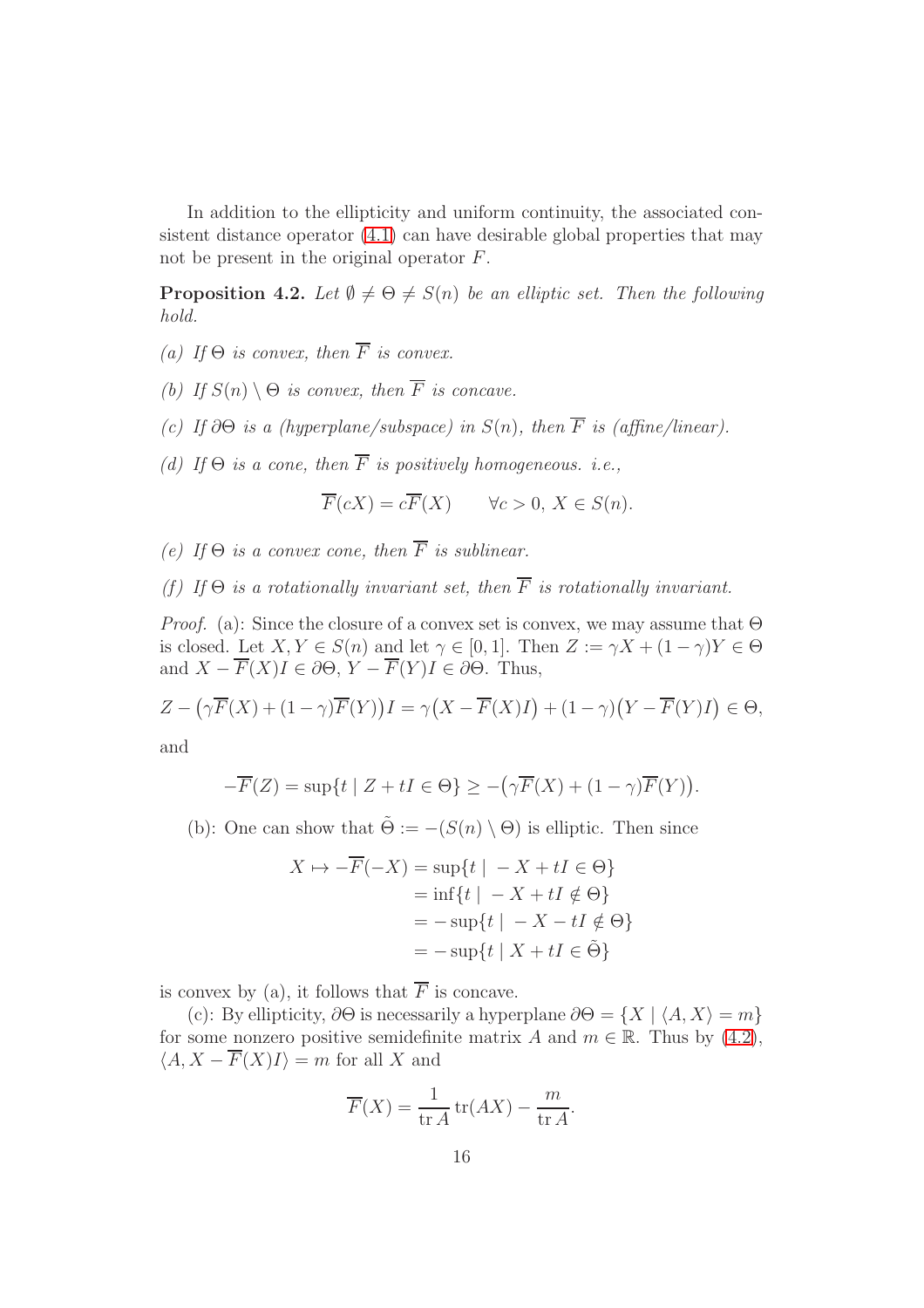(d): Since  $X - \overline{F}(X)I \in \partial \Theta$ , then also  $cX - c\overline{F}(X)I \in \partial \Theta$  when  $\Theta$  is a cone. That is,

$$
0 = \overline{F}(cX - c\overline{F}(X)I) = \overline{F}(cX) - c\overline{F}(X).
$$

(e): This is immediate from (a) and (d).

(f):  $\overline{F}$  is rotationally invariant since

$$
\{t \mid Q^{\top} X Q + tI \in \Theta\} = \{t \mid Q^{\top} (X + tI) Q \in \Theta\}
$$

$$
= \{t \mid X + tI \in Q\Theta Q^{\top}\}
$$

$$
= \{t \mid X + tI \in \Theta\}.
$$

A final lemma is needed before we can prove the necessity of the condition  $\mathrm{ac}(\Theta^B) \subset \Theta_p.$ 

<span id="page-16-0"></span>**Lemma 4.1.** Let  $\Theta \subseteq S(n)$  be a proper negative elliptic set, and let  $B \in \mathbb{R}^{n \times n}$ be invertible. Then  $\Theta^B := B^{\top} \Theta B$  and  $\mathrm{ac}(\Theta)$  are again proper negative elliptic sets. If  $\Theta$  is rotationally invariant, then so is  $\text{ac}(\Theta)$ .

*Proof.* Let  $X, Y \in S(n)$  with  $X \leq Y$  and  $Y \in \Theta^B$ . Then  $Y = B^T \tilde{Y} B$  for some  $\tilde{Y} \in \Theta$ . Thus,

$$
\tilde{X} := B^{-\top} X B^{-1} \le B^{-\top} Y B^{-1} = \tilde{Y}
$$

and  $\tilde{X} \in \Theta$  since  $\Theta$  is an elliptic set. It follows that  $X = B^{\top} \tilde{X} B \in \Theta^B$ . The properness is clear.

Assume now that  $X \leq Y \in \text{ac}(\Theta)$ . Let  $t_k \to \infty$  and  $Y_k \in \Theta$  be such that  $Y_k/t_k \to Y$ . Since  $\Theta$  is elliptic and  $t_k(X-Y) \leq 0$ , we have  $Y_k+t_k(X-Y) \in \Theta$ for each  $k$ . Thus,

$$
X = \lim_{k \to \infty} \frac{Y_k + t_k(X - Y)}{t_k} \in \text{ac}(\Theta).
$$

The asymptotic cone is nonempty. In fact,  $S_-(n) \subset \text{ac}(\Theta)$  because if  $X \leq 0$  and  $Y \in \Theta$ , then  $Y + kX \in \Theta$  for all  $k = 1, 2, \dots$  and

$$
X = \lim_{k \to \infty} \frac{Y + kX}{k} \in \text{ac}(\Theta).
$$

On the other hand, int  $S_+(n) \subseteq (S(n) \setminus \text{ac}(\Theta))$ . Because if  $Z \in \text{ac}(\Theta)$  and say,  $Z \geq \epsilon I$ , then there are  $X_k \in \Theta$  and  $t_k \to \infty$  so that  $X_k/t_k \geq (\epsilon/2)I$  for all sufficiently large  $k$ . Thus, eventually

$$
X_k \ge \frac{\epsilon t_k}{2} I \ge Y
$$

 $\Box$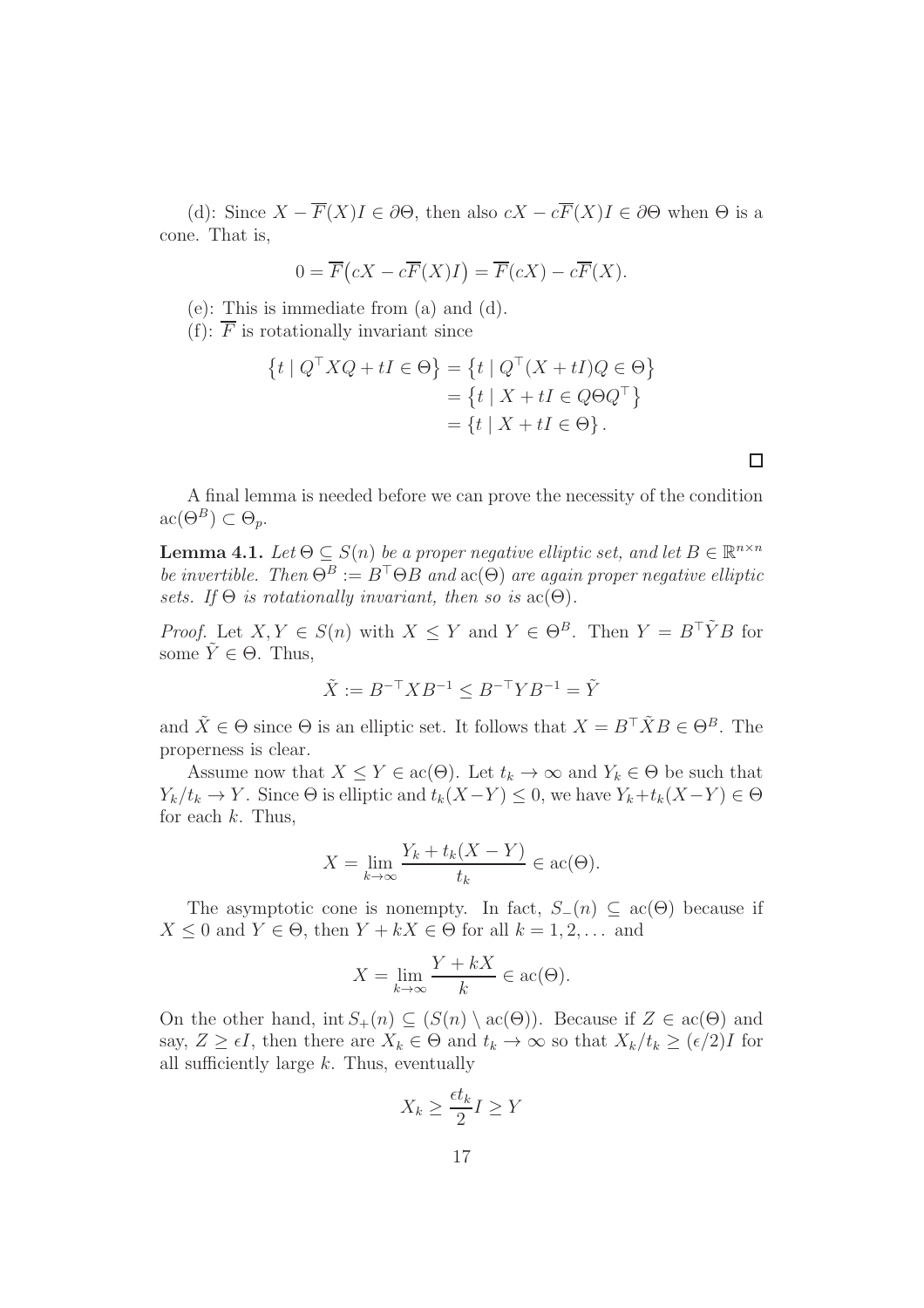for any  $Y \notin \Theta$ . A contradiction.

Finally, for  $Z \in \text{ac}(\Theta)$  and  $Q \in O(n)$  let  $t_k \to \infty$  and  $X_k \in \Theta$  be sequences so that  $X_k/t_k \to Z$ . Since  $\Theta$  is rotationally invariant,  $Q^{\top}X_kQ \in \Theta$  for each k, and since  $Q^{\top}X_kQ/t_k \to Q^{\top}ZQ$  it follows that  $Q^{\top}ZQ \in \text{ac}(\Theta)$ . Therefore,

$$
\text{rot ac}(\Theta) := \{ Q^\top Z Q \mid Z \in \text{ac}(\Theta), \, Q \in O(n) \} = \text{ac}(\Theta).
$$

 $\Box$ 

*Proof of Theorem [2.](#page-6-0)* The asymptotic cone  $ac(\Theta^B) = ac(B^{\top} \Theta B)$  is easily seen to be a closed cone in  $S(n)$ . As  $\Theta$  is assumed to be convex,  $\Theta^B$  is convex and so is  $ac(\Theta^B)$ . See Section 2.1 and 2.2, and in particular, Proposition 2.1.5 in [\[AT03\]](#page-18-0). Moreover, we are there given the equivalent formulations

$$
\mathrm{ac}(\Theta^B) = \{ Z \in S(n) \mid X + tZ \in \mathrm{cl}\,\Theta^B \text{ for all } X \in \Theta^B \text{ and all } t \ge 0 \}
$$
  
= 
$$
\{ Z \in S(n) \mid X + tZ \in \mathrm{cl}\,\Theta^B \text{ for some } X \in \Theta^B \text{ and all } t \ge 0 \}.
$$

Here, cl  $\Theta^B$  denotes the closure of  $\Theta^B$ . For convex sets the above is also called the recession cone.

The available alternative formula for  $ac(\Theta^B)$  implies  $ac(\Theta^B) + \{X\} \subseteq$ cl  $\Theta^B$  for all  $X \in \Theta^B$ . In particular, since  $\Theta^B$  is elliptic by Lemma [4.1](#page-16-0) above and since  $Y \in \text{cl} \,\Theta^B \Rightarrow Y - \epsilon I \in \text{int} \,\Theta^B$  for all  $\epsilon > 0$  by Lemma 3.1 (2) in [\[Bru20a\]](#page-19-2), we can pick a large enough  $m \in \mathbb{R}$  so that

<span id="page-17-1"></span>
$$
\operatorname{ac}(\Theta^B) - m\{I\} \subseteq \Theta^B. \tag{4.3}
$$

We now choose B so that  $\Theta^B$  is rotationally invariant and let G denote the associated consistent distance operator to  $ac(\Theta^B)$ . That is,

$$
G(X) := -\sup\{t \mid X + tI \in \mathrm{ac}(\Theta^B)\}.
$$

By Lemma [4.1](#page-16-0) and the discussion above,  $ac(\Theta^B)$  is a proper and rotationally invariant elliptic convex cone. Therefore, by Proposition [4.2](#page-15-0) (e) and (f),  $G: S(n) \to \mathbb{R}$  is a rotationally invariant sublinear elliptic operator. As  $ac(\Theta^B)$  is closed, we also note that

<span id="page-17-0"></span>
$$
G(Z) \le 0 \qquad \Longleftrightarrow \qquad Z \in \text{ac}(\Theta^B). \tag{4.4}
$$

Let  $p \in [2,\infty]$ . We assume the negation of  $(2.7)$  and aim to show that  $F(\mathcal{H}u) = 0$  has a supersolution not in  $W^{1,q}_{loc}$  for some

$$
0 < q < \frac{n}{n-1}(p-1),
$$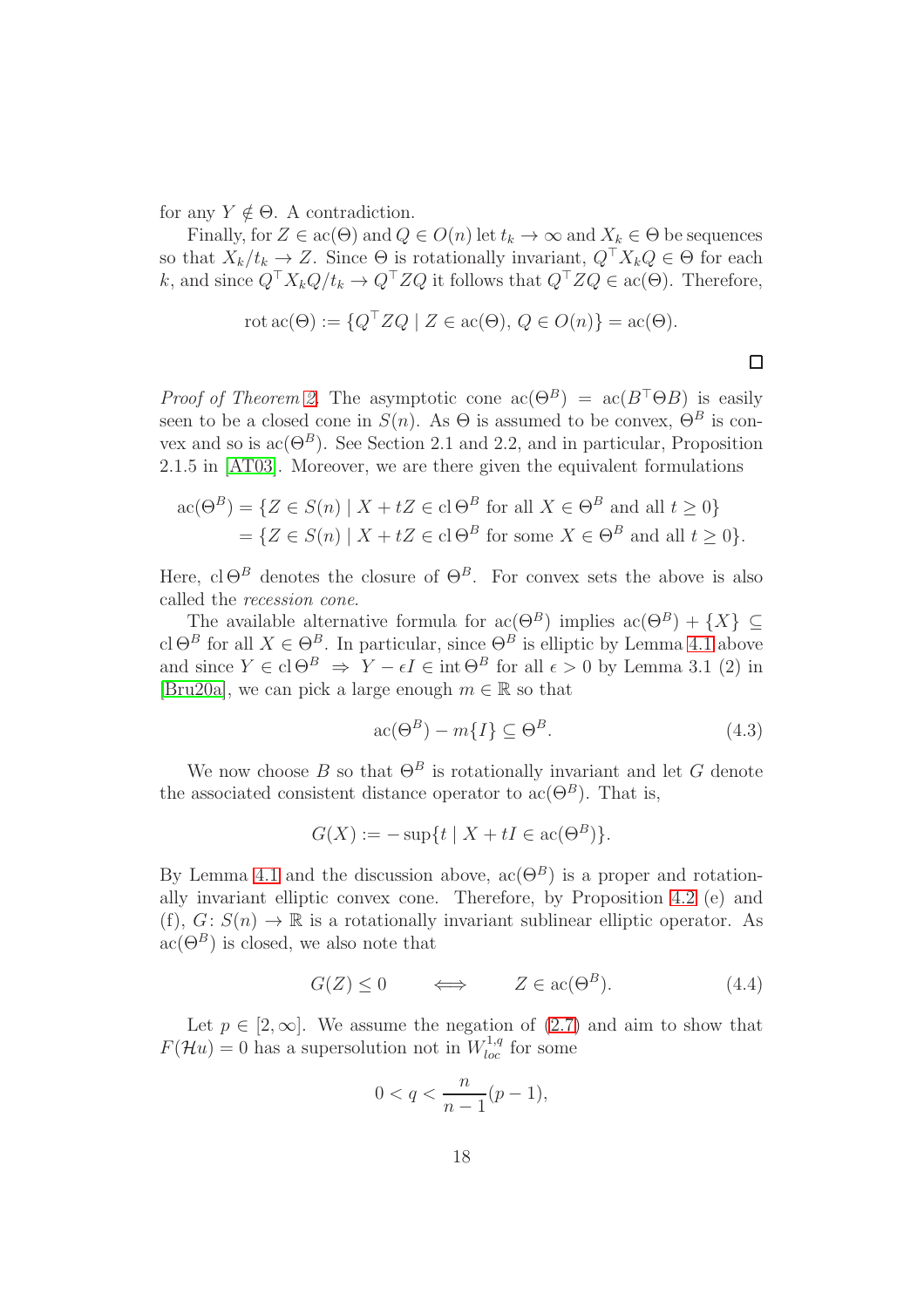or some  $0 < q < \infty$  in the case  $p = \infty$ .

Accordingly, as  $ac(\Theta^B)$  is not a subset of  $\Theta_p$ , there is a  $Z \in ac(\Theta^B)$  with  $F_p(Z) > 0$ . Let  $g := p(G) \in [2, \infty]$  be the body cone aperture of G, and assume for the sake of contradiction that  $g \geq p$ . Then  $\Theta_q \subseteq \Theta_p$  so  $F_q(Z) > 0$ , and by [\(4.4\)](#page-17-0) and Proposition [3.1,](#page-9-1)

$$
0 < cF_g(Z) \le G(Z) \le 0.
$$

Thus,  $2 \leq g \leq p$ . Also, for  $x \neq 0$ ,  $G(\mathcal{H}w_{n,q}(x)) = 0$  by Proposition [3.2,](#page-10-4) and  $\mathcal{H}w_{n,g}(x) \in \text{ac}(\Theta^B)$ , again by [\(4.4\)](#page-17-0). Let  $x_0 \in \Omega^B$  and let  $m \in \mathbb{R}$  be the constant from [\(4.3\)](#page-17-1). Define the lower semicontinuous function  $v: \Omega^B \to$  $(-\infty, \infty]$  as

$$
v(x) := w_{n,g}(x - x_0) - \frac{m}{2}|x|^2.
$$

This function is not  $W^{1,q}_{loc}(\Omega^B)$  for

$$
q := \frac{n}{n-1}(g-1) < \frac{n}{n-1}(p-1).
$$

There are no test functions touching from below at  $x_0$ . In  $\Omega^B \setminus \{x_0\}$ , v is smooth with Hessian matrix

$$
\mathcal{H}v(x) = \mathcal{H}w_{n,g}(x - x_0) - mI \subseteq \mathrm{ac}(\Theta^B) - m\{I\} \subseteq \Theta^B
$$

by [\(4.3\)](#page-17-1). The change of variables  $u(x) := v(B^{-1}x)$  produces a supersolution  $u \notin W^{1,q}_{loc}(\Omega)$  as

$$
\mathcal{H}u(x) = B^{-\top} \mathcal{H}v(B^{-1}x)B^{-1} \subseteq \Theta
$$

and thus  $F(\mathcal{H}u(x)) \leq 0$ .

There is probably some room for improvement in Theorem [2.](#page-6-0) In particular, it should be possible to relax the convexity assumption on  $\Theta$ .

Acknowledgments: The problem addressed in this paper was suggested to me by Professor P. Lindqvist.

The results in Section [3](#page-8-0) are copied from the unpublished part [\[Bru18\]](#page-19-6) of my thesis.

## References

<span id="page-18-0"></span>[AT03] Alfred Auslender and Marc Teboulle. Asymptotic cones and functions in optimization and variational inequalities. Springer Monographs in Mathematics. Springer-Verlag, New York, 2003.

 $\Box$